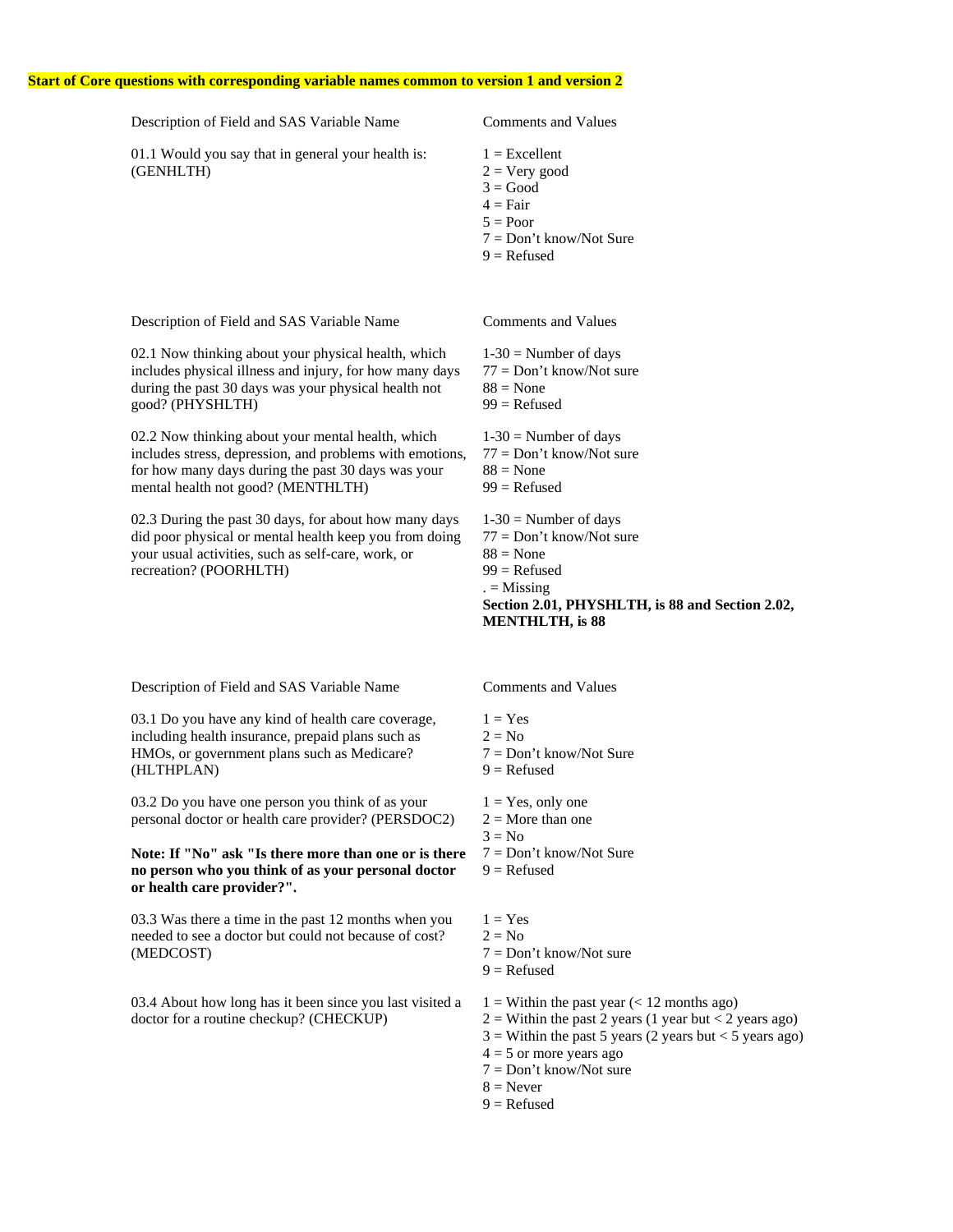04.1 During the past month, other than your regular job, did you participate in any physical activities or exercises such as running, calisthenics, golf, gardening, or walking for exercise? (EXERANY2)

Description of Field and SAS Variable Name Comments and Values

05.1 Have you ever been told by a doctor that you have diabetes (DIABETE2)

**Note: If "Yes" and respondent is female, ask "Was this only when you were pregnant?". If Respondent says pre-diabetes or boderline diabetes, use response code 4.**

Description of Field and SAS Variable Name Comments and Values

06.1 Have you ever been told by a doctor, nurse or other health professional that you have high blood pressure? (BPHIGH4)

**Note: If "Yes" and respondent is female, ask "Was this only when you were pregnant?".**

06.2 Are you currently taking medicine for your high blood pressure? (BPMEDS)

- $1 = Yes$
- $2 = No$
- 7 = Don't know/Not Sure
- $9 =$  Refused

 $1 = Yes$ 

- $2 = Yes$ , but female told only during pregnancy
- $3 = No$
- $4 = No$ , pre-diabetes or boarderline diabetes
- 7 = Don't know/Not Sure
- $9 =$ Refused

 $1 = Yes$ 2 = Yes, but female told only during pregnancy - *Go to Section 07.01 (Cholesterol Awareness) BLOODCHO* 3 = No - *Go to Section 07.01 (Cholesterol Awareness) BLOODCHO*

4 = Told borderline high or pre-hypertensive - *Go to Section 07.01 (Cholesterol Awareness) BLOODCHO* 7 = Don´t know/Not Sure - *Go to Section 07.01 (Cholesterol Awareness) BLOODCHO* 9 = Refused - *Go to Section 07.01 (Cholesterol Awareness) BLOODCHO*

 $1 = Yes$  $2 = No$ 7 = Don't know/Not Sure  $9 =$  Refused  $. =$  Missing **Section 6.01, BPHIGH4, is coded 2, 3, 4, 7, 9, or Missing**

Description of Field and SAS Variable Name Comments and Values

07.1 Blood cholesterol is a fatty substance found in the blood. Have you ever had your blood cholesterol checked? (BLOODCHO)

 $1 - V_{\text{PR}}$ 2 = No - *Go to next section*

- 7 = Don't know/Not Sure *Go to next section*
- 9 = Refused *Go to next section*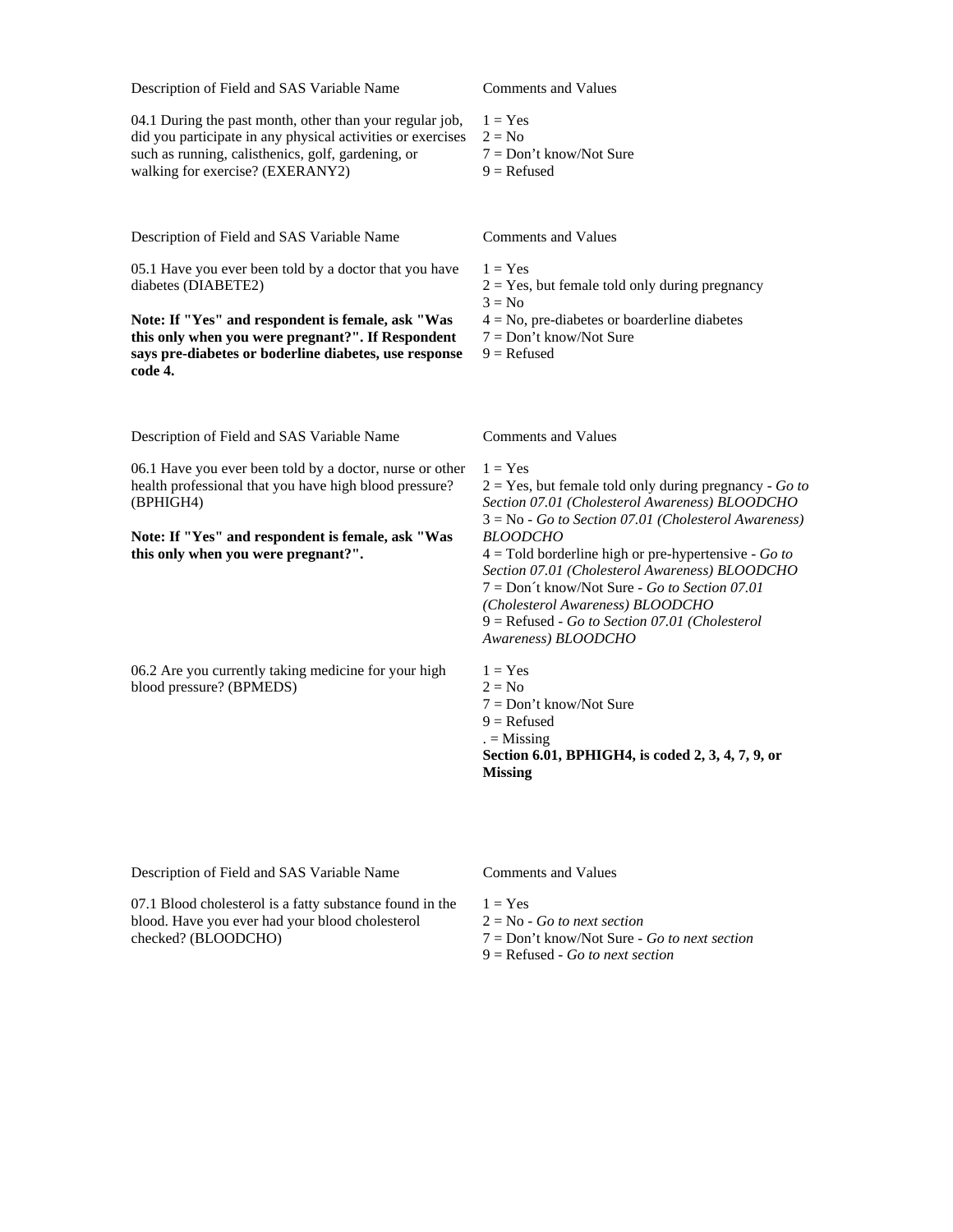07.2 About how long has it been since you last had your blood cholesterol checked? (CHOLCHK)

07.3 Have you ever been told by a doctor, nurse or other health professional that your blood cholesterol is high? (TOLDHI2)

Description of Field and SAS Variable Name Comments and Values

Has a doctor, nurse, or other health professional ever told you that you had any of the following? For each, tell me "Yes", "No", or you're "Not sure":

08.1 A heart attack, also called a myocardial infraction? (CVDINFR3)

08.2 [Has a doctor, nurse, or other health professional ever told you that you had any of the following? For each, tell me "Yes", "No", or you're "Not sure":] Angina or coronary heart disease. (CVDCRHD3)

08.3 [Has a doctor, nurse, or other health professional ever told you that you had any of the following? For each, tell me "Yes", "No", or you're "Not sure":] (Ever told) you had a stroke. (CVDSTRK3)

Description of Field and SAS Variable Name Comments and Values

09.1 Have you ever been told by a doctor, nurse, or other health professional that you had asthma? (ASTHMA2)

09.2 Do you still have asthma?  $(ASTHNOWLEDW)$  1 = Yes

 $1 =$  Within the past year (< 12 months ago)  $2 =$  Within the past 2 years (1 year but < 2 years ago)  $3 =$  Within the past 5 years (2 years but < 5 years ago)  $4 = 5$  or more years ago 7 = Don't know/Not Sure  $9 =$ Refused  $. =$  Missing **Section 7.01, BLOODCHO, is coded 2, 7, 9, or Missing**  $1 = Yes$  $2 = No$ 7 = Don't know/Not Sure  $9 =$  Refused  $. =$  Missing **Section 7.01, BLOODCHO, is coded 2, 7, 9, or Missing**

- $1 = Yes$  $2 = No$ 7 = Don't know/Not sure  $9 =$ Refused
- $1 = Yes$  $2 = No$ 7 = Don't know/Not sure  $9 =$ Refused  $1 = Yes$  $2 = No$
- 7 = Don't know/Not sure
- $9 =$  Refused

 $1 = \text{Yes}$ 2 = No - *Go to Section 10.01 (Diabetes) FLUSHOT3* 7 = Don't know/Not Sure - *Go to Section 10.01 (Diabetes) FLUSHOT3* 9 = Refused - *Go to Section 10.01 (Diabetes) FLUSHOT3*

 $2 = No$ 7 = Don't know/Not Sure  $9 =$ Refused  $. =$  Missing **Section 9.01, ASTHMA2, is coded 2, 7, 9, or Missing**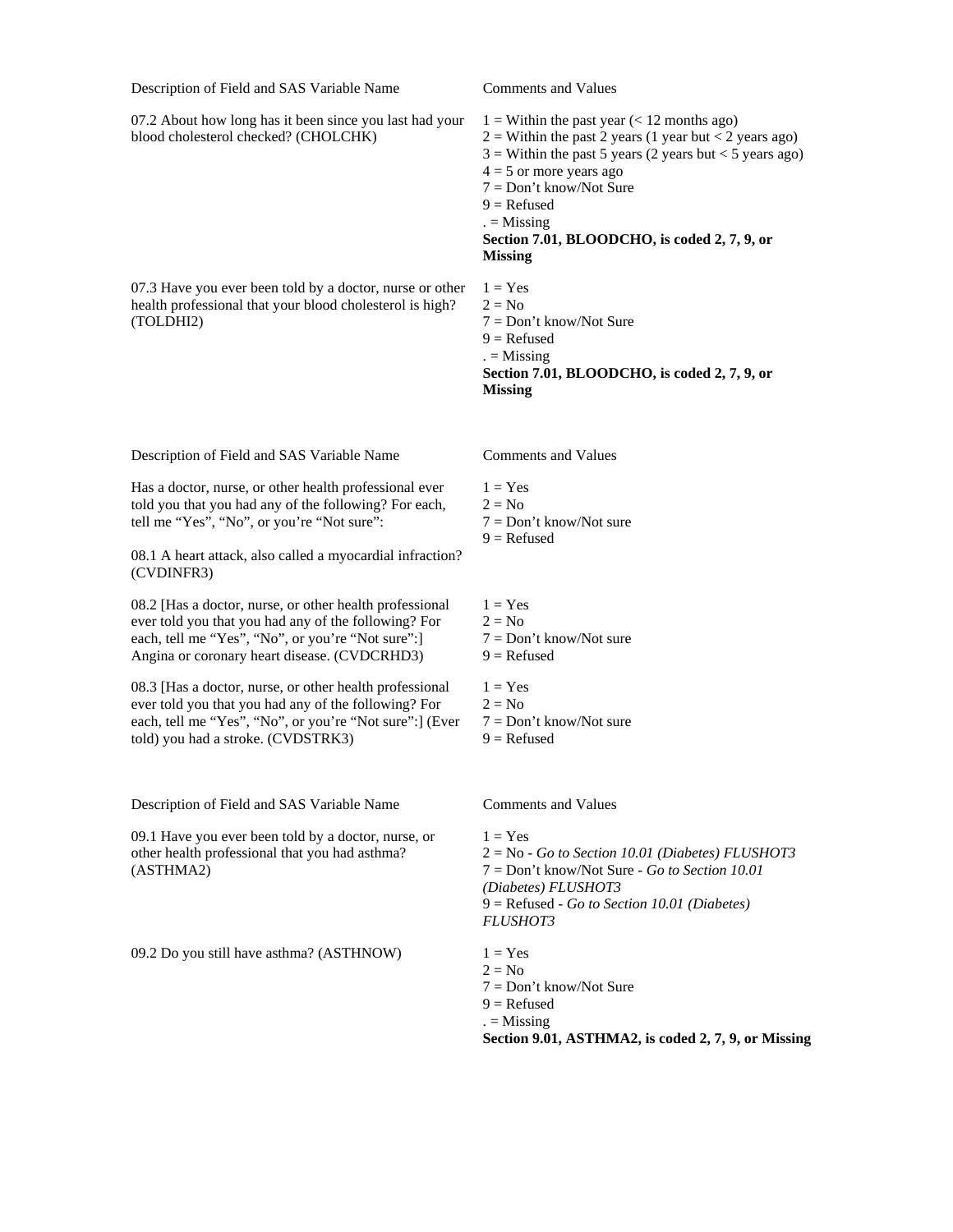10.1 A flu shot is an influenza vaccine injected in your arm. During the past 12 months, have you had a flu shot? (FLUSHOT3)

10.2 During the past 12 months, have you had a flu vaccine that was sprayed in your nose? The flu vaccine that is sprayed in the nose is also called FluMist™. (FLUSPRY2)

10.3 Have you EVER had a pneumonia shot? A pneumonia shot or pneumococcal vaccine is usually given only once or twice in a person´s lifetime and is different from the flu shot. Have you ever had a pneumonia shot? (PNEUVAC3)

Description of Field and SAS Variable Name Comments and Values

11.1 Have you smoked at least 100 cigarettes in your entire life? Note: 5 packs = 100 cigarettes (SMOKE100)

11.2 Do you now smoke cigarettes every day, some days, or not at all? (SMOKDAY2)

11.3 During the past 12 months, have you stopped smoking for one day or longer because you were trying to quit smoking? (STOPSMK2)

- $1 = Yes$
- $2 = No$
- 7 = Don't know/Not Sure
- $9 =$  Refused
- $1 = Yes$  $2 = No$ 7 = Don't know/Not Sure  $9 =$ Refused  $1 = Yes$
- $2 = No$ 7 = Don't know/Not Sure  $9 =$ Refused

 $1 = Yes$ 2 = No - *Go to Section 10.01 (Alcohol Consumption) DRNKANY4* 7 = Don't know/Not Sure - *Go to Section 10.01 (Alcohol Consumption) DRNKANY4* 9 = Refused - *Go to Section 10.01 (Alcohol Consumption) DRNKANY4*

 $1 =$  Every day  $2 =$  Some days 3 = Not at all - *Go to Section 10.01 (Alcohol Consumption) DRNKANY4* 7 = Don´t Know/Not Sure - *Go to Section 10.01 (Alcohol Consumption) DRNKANY4* 9 = Refused - *Go to Section 10.01 (Alcohol Consumption) DRNKANY4*  $=$  Missing **Section 11.01, SMOKE100, is coded 2, 7, 9, or Missing**

 $1 = Yes$  $2 = No$ 7 = Don't know/Not Sure  $9 =$ Refused  $. =$  Missing **Section 11.01, SMOKE100, is coded 2, 7, 9, or Missing or Section 11.02, SMOKDAY2, is coded 3, 7, 9, or Missing**

Description of Field and SAS Variable Name Comments and Values

12.1 During the past 30 days, have you had at least one drink of any alcoholic beverage such as beer, wine, a malt beverage or liquor? (DRNKANY4)

 $1 = Yes$ 

2 = No - *Go to Section 13.01 (Demographics) AGE*

7 = Don't know/Not Sure - *Go to Section 13.01* 

*(Demographics) AGE*

9 = Refused - *Go to Section 13.01 (Demographics) AGE*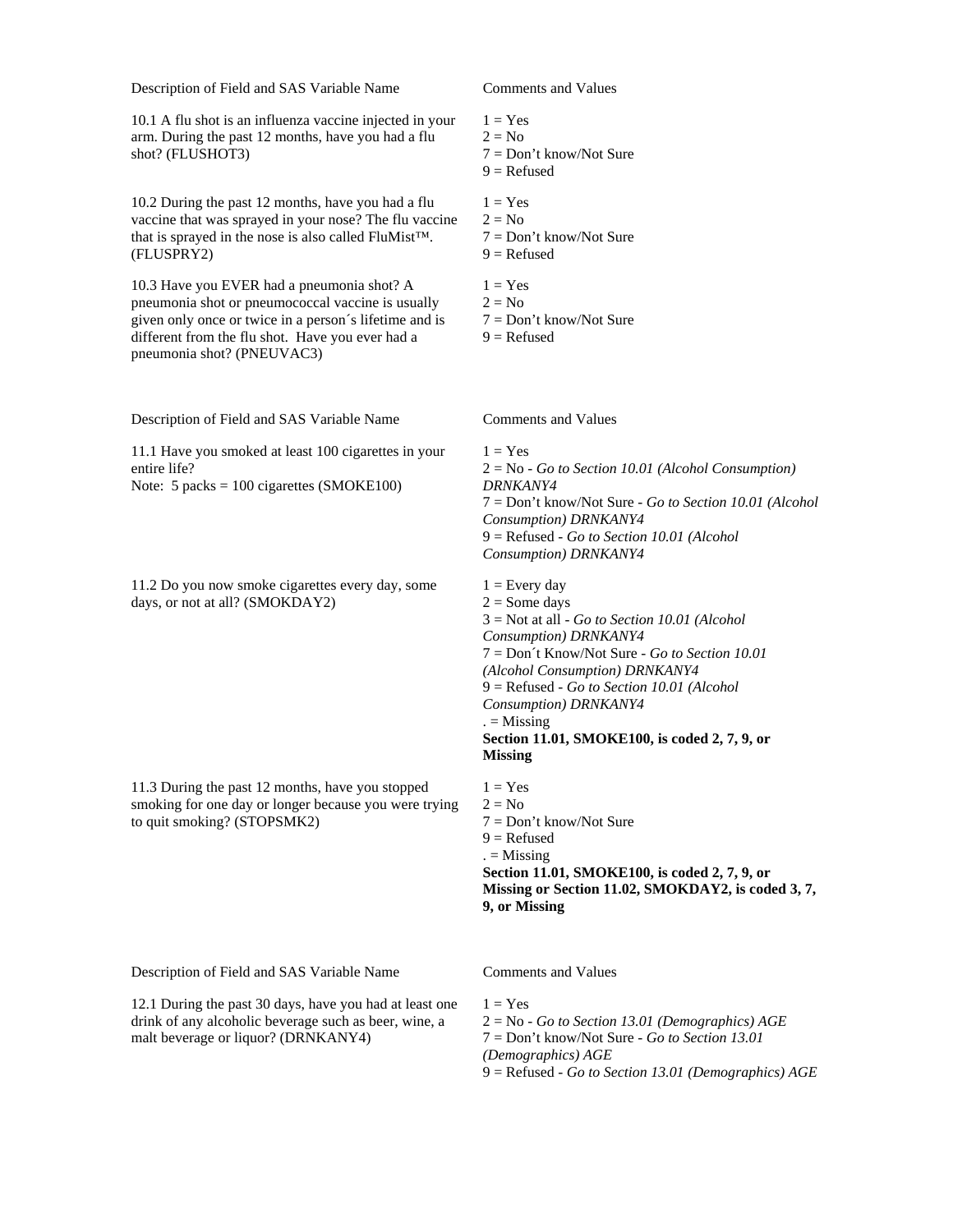12.2 During the past 30 days, how many days per week or per month did you have at least one drink of any alcoholic beverage? (ALCDAY4)

12.3 One drink is equivalent to a 12 ounce beer, a 4 ounce glass of wine, or a drink with one shot of liquor. On the days when you drank, during the past 30 days, about how many drinks did you drink on the average? (AVEDRNK2)

12.4 Considering all types of alcoholic beverages, how many times during the past 30 days did you have 5 or more drinks on an occasion? (DRNK2GE5)

12.5 During the past 30 days, what is the largest number of drinks you had on any occasion? (MAXDRNKS)

 $101-199$  = Days per week  $201 - 299 =$  Days in past 30 888 = No drinks in past 30 days - *Go to Section 13.01 (Demographics) AGE* 777 = Don't know/Not sure  $999$  = Refused  $. =$  Missing **Section 12.01, DRNKANY4, is coded 2, 7, or 9**

 $1-76$  = Number of drinks 77 = Don't know/Not sure  $78-98$  = Number of drinks  $99$  = Refused  $=$  Missing **Section 12.01, DRNKANY4, is coded 2, 7, or 9; or**

 $1-76$  = Number of Times 77 = Don't know/Not Sure  $78-87$  = Number of times  $88$  = None  $89-98$  = Number of times  $99$  = Refused  $. =$  Missing **Section 12.01, DRNKANY4, is coded 2, 7, or 9; or**

 $1-76$  = Number of drinks  $77 = Don't know/Not sure$  $78-98$  = Number of drinks  $99$  = Refused  $. =$  Missing **Section 12.01, DRNKANY4, is coded 2, 7, or 9; or**

Description of Field and SAS Variable Name Comments and Values

13.1 What is your age? (AGE) 18-24 = Age 18 - 24

13.2 Are you Hispanic or Latino? (HISPANC2)  $1 = Yes$ 

13.3 Which one or more of the following would you say is your race? Mark all that apply. (MRACE)

 $25-34 = Age 25 - 34$  $35-44 = Age 35 - 44$  $45-54 = Age 45 - 54$  $55-64 = Age 55 - 64$  $65-99 = \text{Age } 65$  or older 7 = Don't know/Not sure  $9 =$ Refused

- $2 = No$ 7 = Don't know/Not Sure  $9 =$  Refused
- 
- $1 =$  White 2 = Black or African American
- $3 = \text{Asian}$
- 4 = Native Hawaiian or Other Pacific Islander
- 5 = American Indian, Alaska Native
- $6 =$  Other
- $7 =$ Don't know/Not sure
- $8 = No$  additional choices
- $9 =$ Refused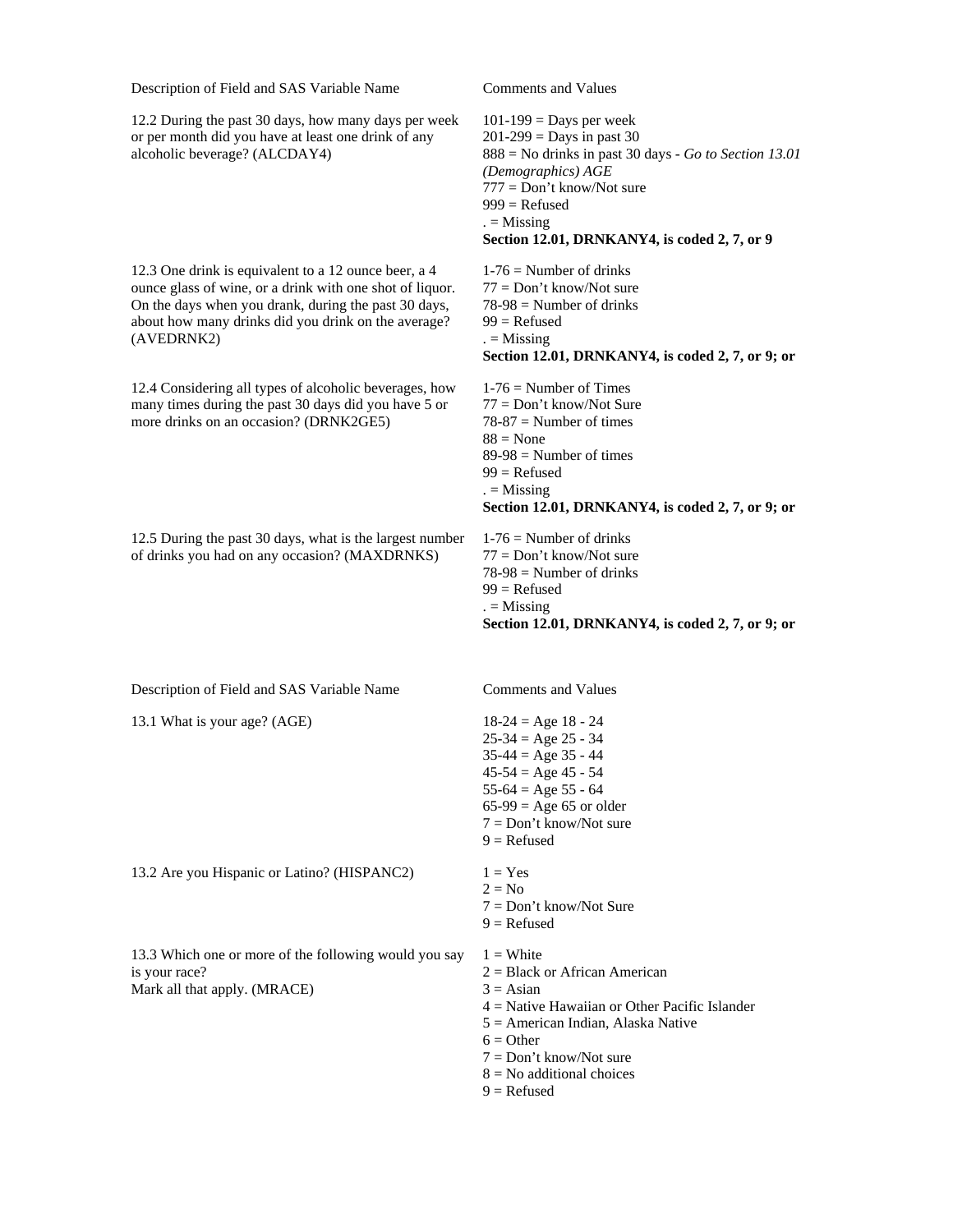13.4 Which one of these groups would you say best represents your race? (ORACE2)  $1 =$  White 2 = Black or African American  $3 = Asian$ 4 = Native Hawaiian or Other Pacific Islander 5 = American Indian, Alaska Native  $6 = Other$ 7 = Don't know/Not sure 8 = Multiracial but preferred race not asked  $9 =$  Refused 13.5 Are you: (marital status) (MARITAL)  $1 =$  Married  $2 = Divored$  $3 = Widowed$  $4 =$ Separated  $5$  = Never married  $6 = A$  member of an unmarried couple  $9 =$ Refused 13.6 How many children less than 18 years of age live in 1-87 = Number of children your household? (CHILDREN)  $88 = None$  $99$  = Refused 13.7 What is the highest grade or year of school you completed? (EDUCA)  $1 =$  Never attended school or only kindergarten  $2 =$  Grades 1 - 8 (Elementary)  $3 =$  Grades 9 - 11 (Some high school)  $4 =$  Grade 12 or GED (High school graduate)  $5 =$  College 1 year to 3 years (Some college or technical school) 6 = College 4 years or more (College graduate)  $9 =$  Refused 13.8 Are you currently: (employment status) (EMPLOY)  $1 =$  Employed for wages  $2 = Self$ -employed  $3 =$  Out of work for more than 1 year  $4 = Out of work for less that 1 year$  $5 = A$  homemaker  $6 = A student$  $7 =$ Retired  $8 =$  Unable to work  $9 =$ Refused 13.9 Is your annual household income from all sources: (INCOME2) **Note: If respondent refuses at any income level, code "Refused."**  $1 =$  Less than \$10,000  $2 =$  Less than \$15,000 (\$10,000 to less than \$15,000)  $3 =$  Less than \$20,000 (\$15,000 to less than \$20,000)  $4 =$  Less than \$25,000 (\$20,000 to less than \$25,000)  $5 =$  Less than \$35,000 (\$25,000 to less than \$35,000)  $6 =$  Less than \$50,000 (\$35,000 to less than \$50,000) 7 = Less than \$75,000 (\$50,000 to less than \$75,000)  $8 = $75,000$  or more 77 = Don't know/Not sure  $99$  = Refused 13.10 About how much do you weigh without shoes? Round fractions up. (WEIGHT2)  $50-999$  = Weight (pounds) 9000-9998 = Weight (kilograms) 7777 = Don't know/Not sure

 $9999 =$ Refused

**Note: If respondent answers in metrics, put a 9 in the first column**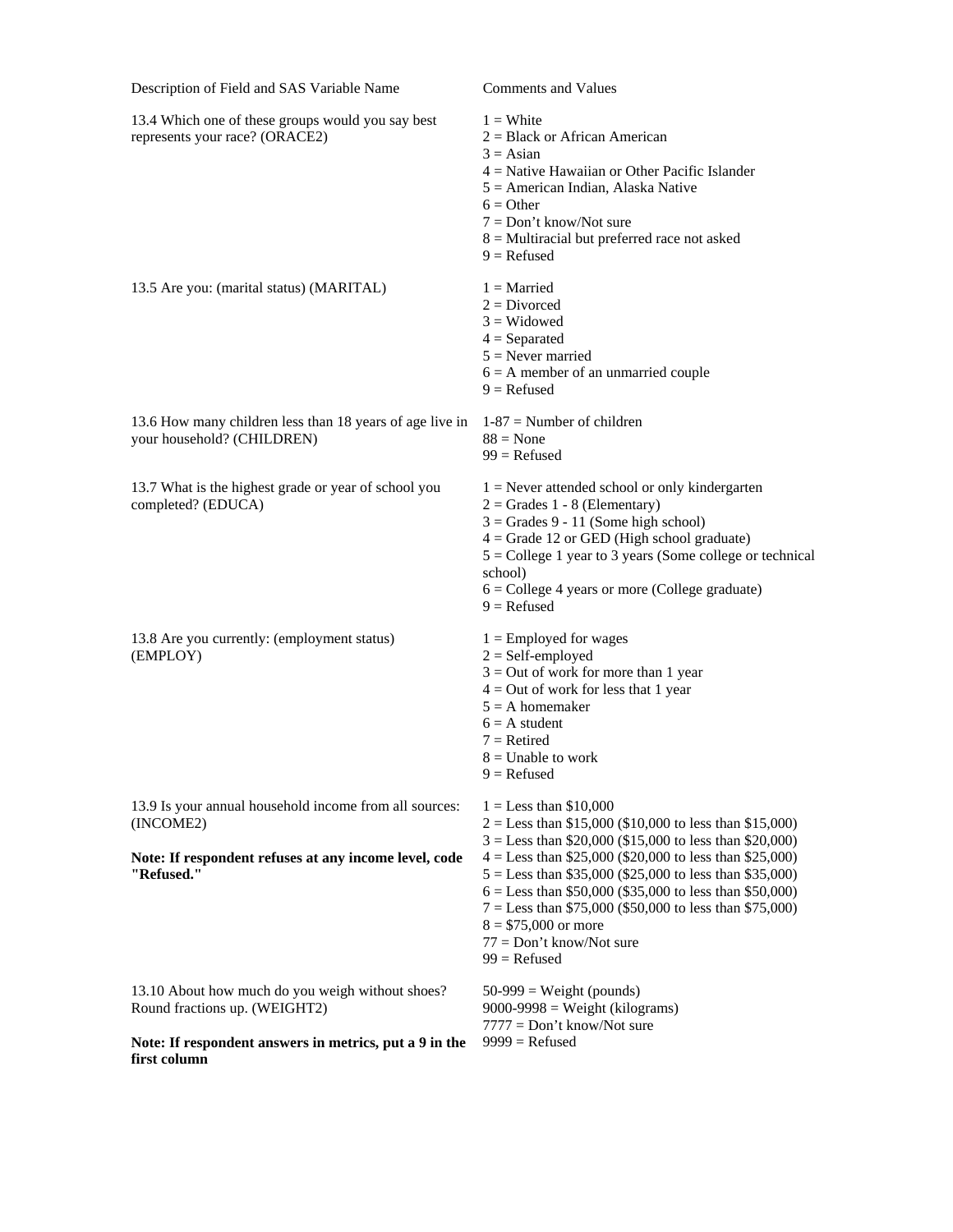| Description of Field and SAS Variable Name                                                                                                                                                                    | <b>Comments and Values</b>                                                                                                                                                                                                                                                          |  |
|---------------------------------------------------------------------------------------------------------------------------------------------------------------------------------------------------------------|-------------------------------------------------------------------------------------------------------------------------------------------------------------------------------------------------------------------------------------------------------------------------------------|--|
| 13.11 About how tall are you without shoes?<br>Round fractions down. (HEIGHT3)                                                                                                                                | $200-711$ = Height (ft/inches)<br>$9000-9998$ = Height (meters/centimeters)                                                                                                                                                                                                         |  |
| Note: If respondent answers in metrics, put a 9 in the<br>first column                                                                                                                                        | $7777 = Don't know/Not sure$<br>$9999 =$ Refused                                                                                                                                                                                                                                    |  |
| 13.12 What county do you live in? (CTYCODE)                                                                                                                                                                   | $777 = Don't know/Not sure$<br>$999$ = Refused                                                                                                                                                                                                                                      |  |
| 13.13 What is your ZIP Code where you live? (ZIP)                                                                                                                                                             | To express as 5 char, zipcode= $96000 + zip$                                                                                                                                                                                                                                        |  |
|                                                                                                                                                                                                               | 777 = Don't know/Not Sure<br>$999$ = Refused                                                                                                                                                                                                                                        |  |
| 13.14 Do you have more than one telephone number in<br>your household? Do not include cell phones or numbers<br>that are only used by a computer or fax machine.<br>(NUMHHOL2)                                | $1 = Yes$<br>$2 = No - Go$ to Section 13.16 (Demographics)<br><i>TELSERV2</i><br>$7 = Don't know/Not sure - Go to Section 13.16$<br>(Demographics) TELSERV2<br>$9 =$ Refused - Go to Section 13.16 (Demographics)<br>TELSERV2                                                       |  |
| 13.15 How many of these are residential numbers?<br>(NUMPHON2)                                                                                                                                                | $1 =$ Residential telephone number<br>$2$ = Residential telephone numbers<br>$3$ = Residential telephone numbers<br>$4$ = Residential telephone numbers<br>$5$ = Residential telephone numbers<br>$6$ = Residential telephone numbers<br>$7 = Don't know/Not Sure$<br>$9 =$ Refused |  |
| 13.16 During the past 12 months, has your household<br>been without telephone service for 1 week or more? Do<br>not include interruptions of phone service due to<br>weather or natural disasters. (TELSERV2) | $1 = Yes$<br>$2 = No$<br>$7 = Don't know/Not Sure$<br>$9 =$ Refused                                                                                                                                                                                                                 |  |
| 13.17 Indicate sex of respondent. (SEX)                                                                                                                                                                       | $1 = Male - Go$ to Section 14.01 (Veterans Status)<br><b>VETERAN</b><br>$2 =$ Female - If 13.01, AGE, is 45 or older go to Section<br>14.01 (Veterans Status) VETERAN                                                                                                               |  |
| 13.18 To your knowledge, are you now pregnant?<br>(PREGNANT)                                                                                                                                                  | $1 = Yes$<br>$2 = No$<br>$7 = Don't know/Not Sure$<br>$9 =$ Refused<br>$=$ Missing<br>Section 13.17, SEX, is coded 1; or Section 13.01,<br>AGE, is greater than 44                                                                                                                  |  |
| Description of Field and SAS Variable Name                                                                                                                                                                    | <b>Comments and Values</b>                                                                                                                                                                                                                                                          |  |
| The next question relates to military service in the<br>United States Armed Forces, either in the regular<br>military or in a National Guard or Reserve unit.                                                 | $1 = Yes$<br>$2 = No$<br>$7 = Don't know/Not Sure$                                                                                                                                                                                                                                  |  |

 $9 =$  Refused

14.1 Have you ever served on active duty in the United States Armed Forces, either in the regular military or in a National Guard or military reserve unit? (VETERAN)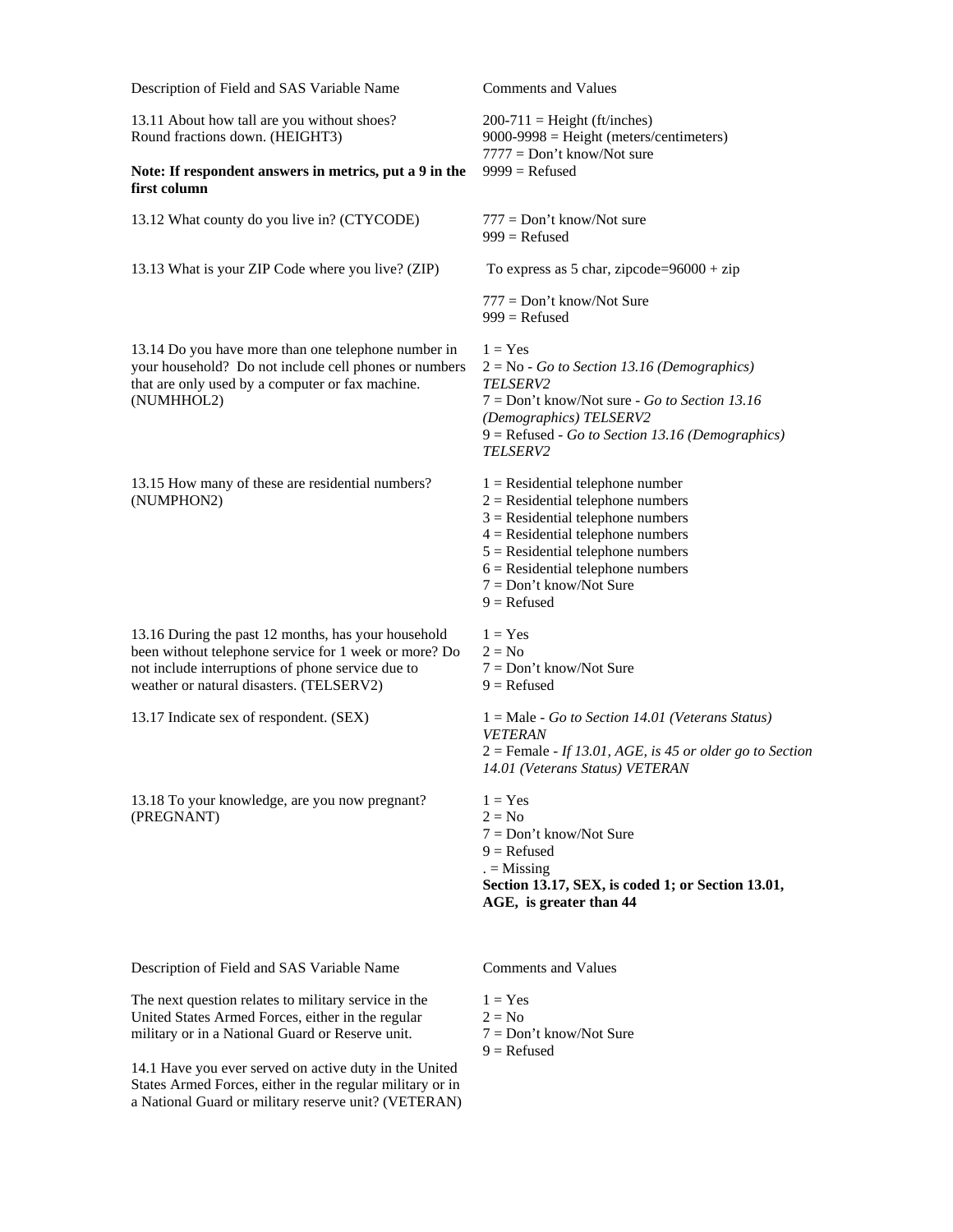The following questions are about health problems or impairments you may have.

15.1 Are you limited in any way in any activities because of physical, mental, or emotional problems? (QLACTLM2)

15.2 Do you now have any health problem that requires you to use special equipment, such as a cane, a wheelchair, a special bed, or a special telephone? Include occasional use or use in certain circumstances. (USEEQUIP)

Description of Field and SAS Variable Name Comments and Values

The next questions refer to your joints. Please do not include the back or neck.

16.1 During the past 30 days, have you had any symptoms of pain, aching, or stiffness in or around a joint? (PAIN30DY)

16.2 Did your joint symptoms first begin more than 3 months ago? (JOINTSYM)

16.3 Have you ever seen a doctor or other health professional for these joint symptoms? (JOINTRT2)

 $1 = Yes$ 

- $2 = No$
- 7 = Don't know/Not Sure
- $9 =$  Refused
- $1 = Yes$  $2 = No$ 7 = Don't know/Not Sure
- $9 =$ Refused

 $1 = Yes$  $2 = No$ 

 $9 =$  Refused  $. =$  Missing

**9, or missing**

7 = Don't know/Not Sure

 $1 = Yes$ 2 = No - *Go to Section 16.04 (Arthritis Burden) HAVARTH2* 7 = Don't know/Not sure - *Go to Section 16.04 (Arthritis Burden) HAVARTH2* 9 = Refused - *Go to Section 16.04 (Arthritis Burden) HAVARTH2*

 $1 = Yes$ 2 = No - *Go to Module 16.04 (Arthritis Burden) HAVARTH2* 7 = Don't know/Not sure - *Go to Module 16.04 (Arthritis Burden) HAVARTH2* 9 = Refused - *Go to Module 16.04 (Arthritis Burden) HAVARTH2*  $. =$  Missing **Notes: Section 16.01, PAIN30DY, is coded 2, 7, 9, or Missing**

**Notes: Section 16.01, PAIN30DY, is coded 2, 7, 9, or missing or Section 16.02, JOINTSYM, is coded 2, 7,**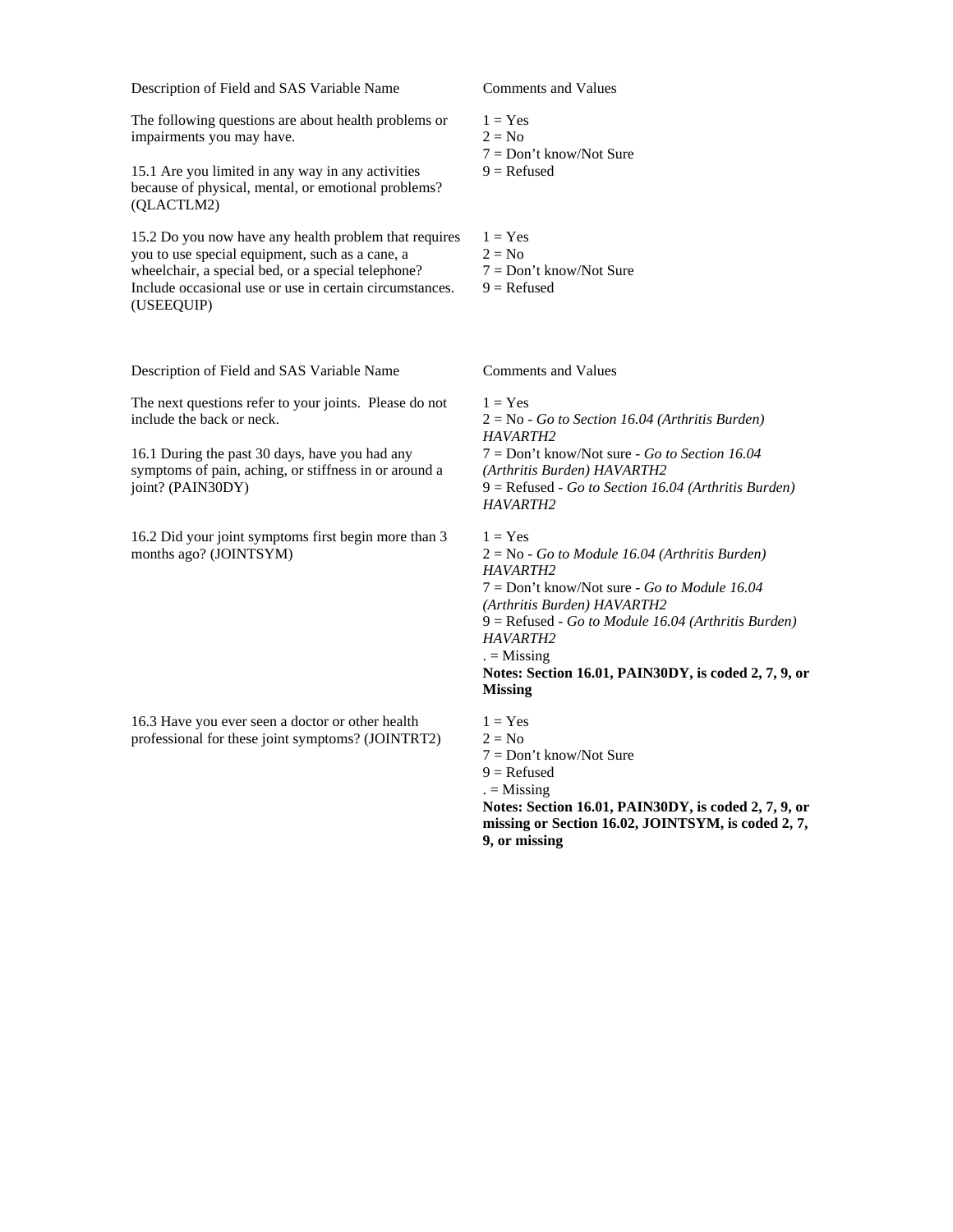16.4 Have you ever been told by a doctor or other health professional that you have some form of arthritis, rheumatoid arthritis, gout, lupus, or fibromyalgia? (HAVARTH2)

**Note: Arthritis diagnoses include: rheumatism, polymyalgia rheumatica; osteoarthritis (not osteporosis); tendonitis, bursitis, bunion, tennis elbow; carpal tunnel syndrome, tarsal tunnel syndrome; joint infection, etc. (See Questionnaire for Complete List)**

16.5 Are you now limited in any way in any of your usual activities because of arthritis or joint symptoms? (LMTJOIN2)

**Note: Note: If a respondent question arises about medication, then the interviewer should reply: "Please answer the question based on how you are when you are taking any of the medications or treatments you might use."**

Description of Field and SAS Variable Name Comments and Values

These next questions are about the foods you usually eat or drink. Please tell me how often you eat or drink each one, for example, twice a week, three times a month, and so forth. Remember, I am only interested in the foods you eat. Include all foods you eat, both at home and away from home.

17.1 How often do you drink fruit juices such as orange, grapefruit, or tomato? (FRUITJUI)

17.2 Not counting juice, how often do you eat fruit? (FRUIT)

17.3 How often do you eat green salad? (GREENSAL) 101-199 = Per day

17.4 How often do you eat potatoes not including french fries, fried potatoes, or potato chips? (POTATOES)

- $1 = Yes$
- $2 = No$
- 7 = Don't know/Not Sure
- $9 =$  Refused

 $1 = \text{Yes}$  $2 = No$ 7 = Don't know/Not sure  $9 =$ Refused  $. =$  Missing **Notes: Section 16.01, PAIN30DY, is coded 2, 7, 9, or missing and Section 16.04, HAVARTH2, is coded 2,** 

**7, 9, or missing**

 $101 - 199 = Per day$  $201 - 299 = Per week$  $301-399$  = Per month  $401-499$  = Per year  $555 =$  Never 777 = Don't know/Not sure  $999$  = Refused

 $101 - 199 = Per day$  $201-299 = Per week$  $301-399$  = Per month  $401-499$  = Per year  $555$  = Never 777 = Don't know/Not sure  $999$  = Refused  $201 - 299 = Per week$  $301-399$  = Per month  $401-499$  = Per year  $555 =$  Never 777 = Don't know/Not sure  $999$  = Refused  $101 - 199 = Per day$  $201 - 299 = Per week$  $301-399$  = Per month

 $401-499$  = Per year  $555 =$  Never 777 = Don't know/Not sure  $999$  = Refused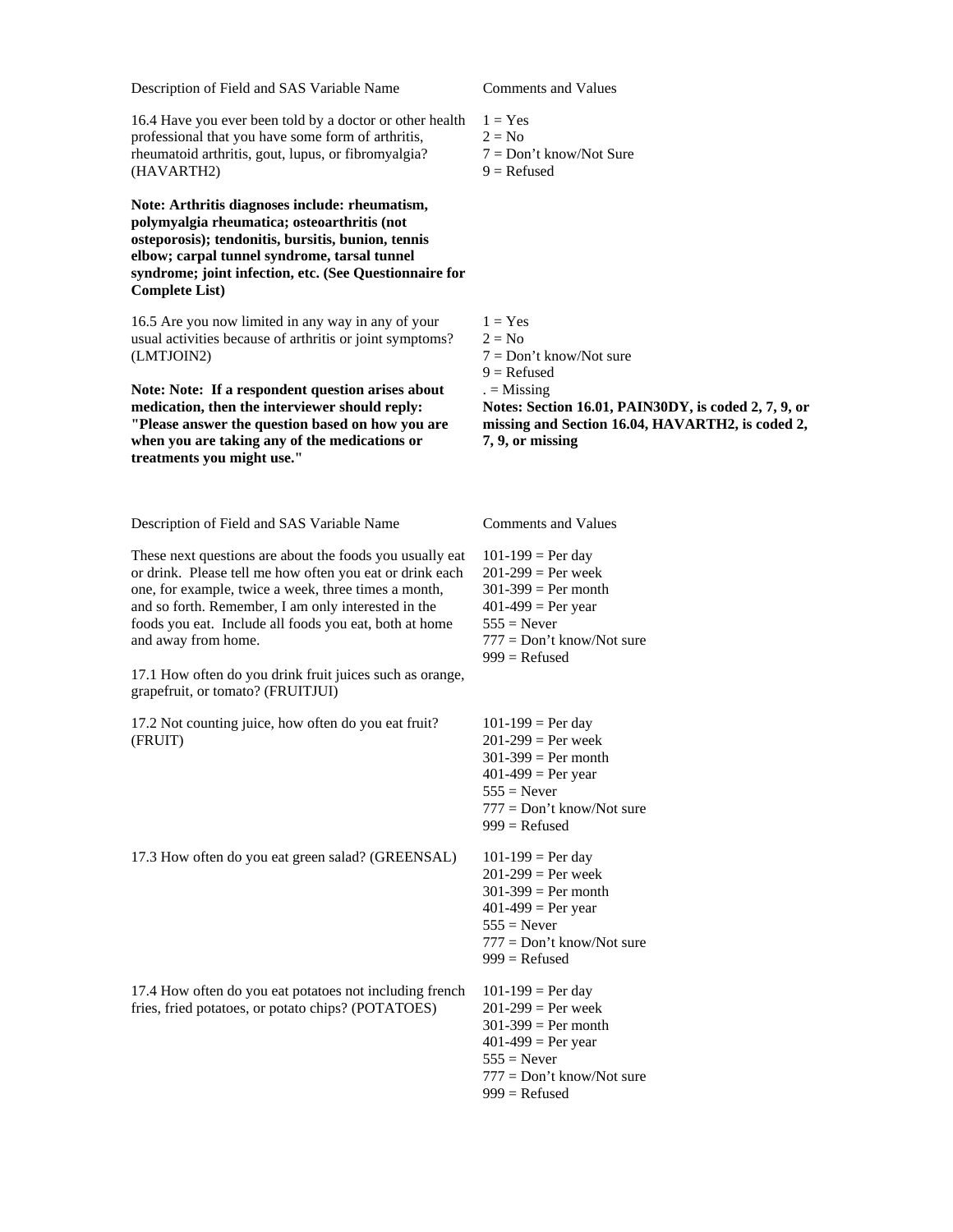17.5 How often do you eat carrots? (CARROTS) 101-199 = Per day

17.6 Not counting carrots, potatoes, or salad, how many servings of vegetables do you usually eat? Example: A serving of vegetables at both lunch and dinner would be two servings. (VEGETABL)

Description of Field and SAS Variable Name Comments and Values

18.1 When you are at work, which of the following best describes what you do? (JOBACTIV)

#### **Note: If respondent has multiple jobs, include all jobs.**

We are interested in two types of physical activity: vigorous and moderate. Vigorous activities cause large increases in breathing or heart rate while moderate activities cause small increases in breathing or heart rate.

18.2 Now, thinking about the moderate physical activities you do [fill in (when you are not working) if employed or self-employed to core Q12.8] in a usual week, do you do moderate activities for at least 10 minutes at a time, such as brisk walking, bicycling, vacuuming, gardening, or anything else that causes small increases in breathing or heart rate? (MODPACT)

18.3 How many days per week do you do these moderate activities for at least 10 minutes at a time? (MODPADAY)

 $201 - 299 = Per week$  $301-399$  = Per month  $401-499 = Per year$  $555 =$  Never 777 = Don't know/Not sure  $999$  = Refused  $101-199$  = Servings per day  $201-299$  = Servings per week

 $301-399$  = Servings per month  $401-499$  = Servings per year  $555 =$  Never 777 = Don't know/Not sure

 $999$  = Refused

 $1 =$  Mostly sitting or standing

 $2 =$  Mostly walking

- $3 =$  Mostly heavy labor or physically demanding work
- 7 = Don't know/Not Sure
- $9 =$ Refused

 $. =$  Missing

**Notes: Section 13.08, EMPLOY, is coded 3, 4, 5, 6, 7, 8, 9, or missing**

 $1 = Yes$ 2 = No - *Go to Section 18.05 (Physical Activity) VIGPACT* 7 = Don't know/Not Sure - *Go to Section 18.05 (Physical Activity) VIGPACT* 9 = Refused - *Go to Section 18.05 (Physical Activity)* 

*VIGPACT*

 $1-7 =$ Days per week 77 = Don't know/Not sure - *Go to Section 18.05 (Physical Activity) VIGPACT*  $88 = Do$  less than 10 mins of moderate activity at a time - *Go to Section 18.05 (Physical Activity) VIGPACT* 99 = Refused - *Go to Section 18.05 (Physical Activity) VIGPACT*  $. =$  Missing **Section 18.02, MODPACT, is coded 2, 7, 9, or** 

**missing** - *Go to Section 18.05 (Physical Activity) VIGPACT*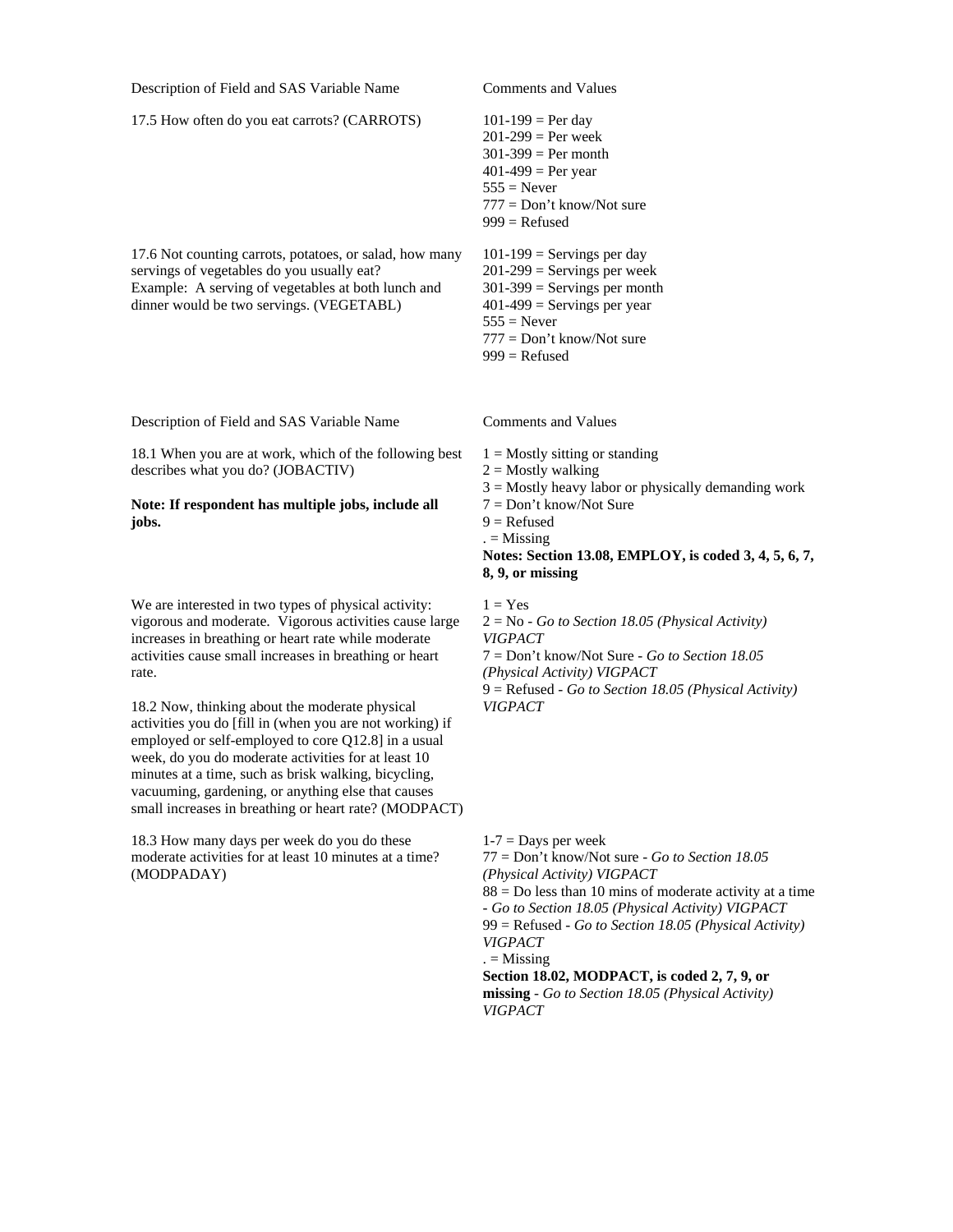18.4 On days when you do moderate activities for at least 10 minutes at a time, how much total time per day do you spend doing these activities? (MODPATIM)

[We are interested in two types of physical activity: vigorous and moderate. Vigorous activities cause large increases in breathing or heart rate while moderate activities cause small increases in breathing or heart rate.]

18.5 Now thinking about the vigorous physical activities you do [fill in (when you are not working) if employed or self-employed to core Q12.8] in a week, do you do vigorous activities for at least 10 minutes at a time, such as running, aerobics, heavy yard work, or anything else that causes large increases in breathing or heart rate? (VIGPACT)

18.6 How many days per week do you do these vigorous activities for at least 10 minutes at a time? (VIGPADAY)

18.7 On days when you do vigorous activities for at least 10 minutes at a time, how much total time per day do you spend doing these activities? (VIGPATIM)

 $10-759$  = Hours and minutes per day

800-959 = Hours and minutes per day

777 = Don't know/Not sure  $999$  = Refused

 $. =$  Missing

**Notes: Section 18.02, MODPACT, is coded 2, 7, 9, or missing or Section 18.03, MODPADAY, is coded 77, 88, 99, or missing**

 $1 = Yes$ 

2 = No - *Go to Section 19.01 (HIV/AIDS) HIVTST5* 7 = Don't know/Not sure - *Go to Section 19.01 (HIV/AIDS) HIVTST5* 9 = Refused - *Go to Section 19.01 (HIV/AIDS) HIVTST5*

 $1-7 =$ Days per week 77 = Don't know/Not sure - *Go to Section 19.01 (HIV/AIDS) HIVTST5*  $88 = Do$  less than 10 mins of vigorous activity at a time - *Go to Section 19.01 (HIV/AIDS) HIVTST5* 99 = Refused - *Go to Section 19.01 (HIV/AIDS) HIVTST5*  $. =$  Missing **Section 18.05, VIGPACT, is coded 2, 7, 9, or missing** - *Go to Section 19.01 (HIV/AIDS) HIVTST5*  $10-759$  = Hours and minutes per day  $800-959$  = Hours and minutes per day 777 = Don't know/Not sure  $999$  = Refused

 $. =$  Missing

**Notes: Section 18.05, VIGPACT, is coded 2, 7, 9, or missing or Section 18.06, VIGPADAY, is coded 77, 88, 99, or missing**

Description of Field and SAS Variable Name Comments and Values

19.1 Have you EVER been tested for HIV? (HIVTST5)  $1 = Yes$ 

2 = No - *Go to Section 19.04 (HIV/AIDS) HIVRISK2* 7 = Don't know/Not Sure - *Go to Section 19.04 (HIV/AIDS) HIVRISK2* 9 = Refused - *Go to Section 19.04 (HIV/AIDS) HIVRISK2*  $. =$  Missing **Section 13.01, AGE, is greater than 64** - *Go to Section 19.04 (HIV/AIDS) HIVRISK2*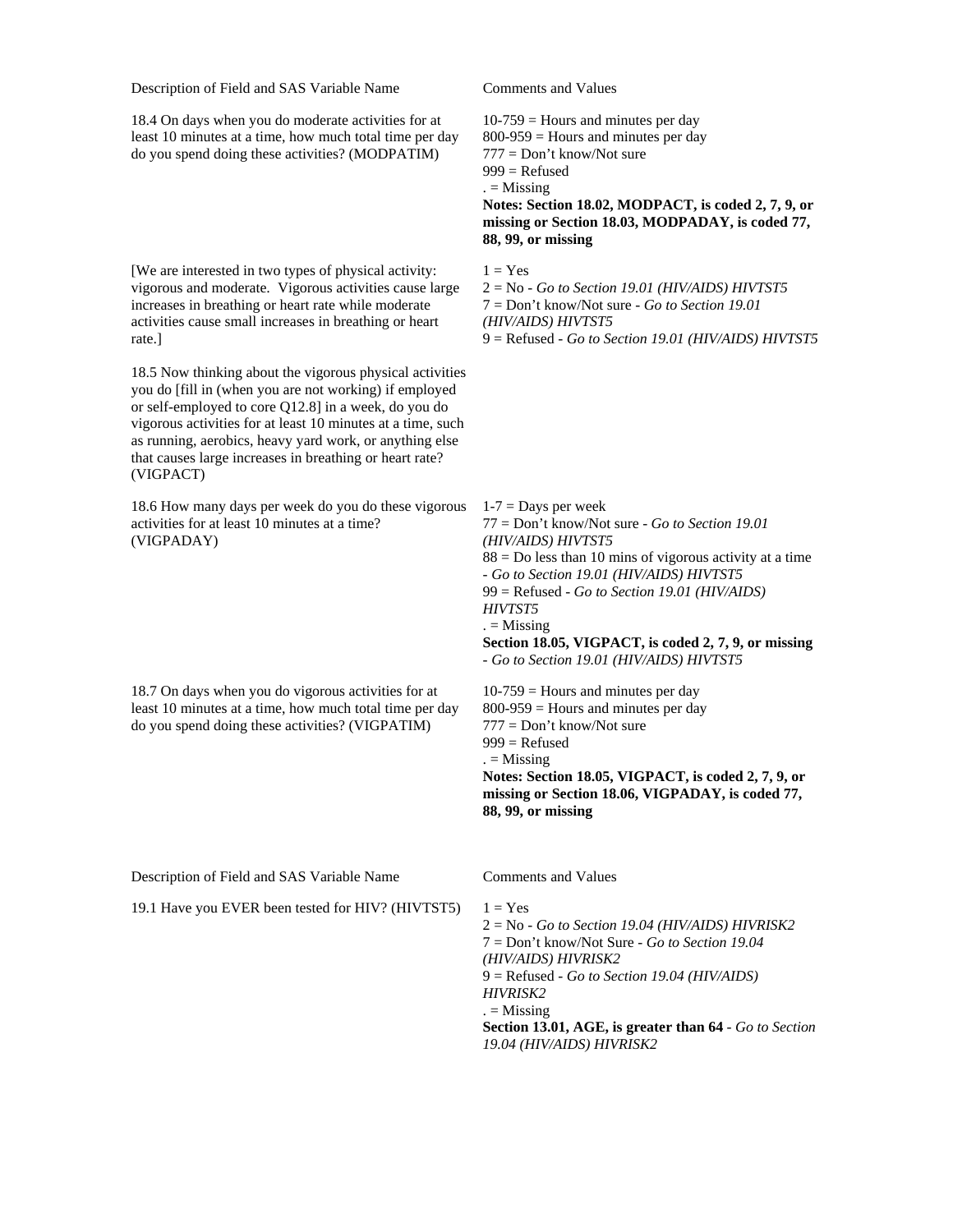19.2 Not including blood donations, in what month and year was your last HIV test? Include saliva tests. (HIVTSTD2)

#### **Note: If response is before January 1985, code "777777".**

19.3 Where did you have your last HIV test, at a private doctor or HMO office, at a counseling and testing site, at a hospital, at a clinic, in a jail or prison, at home, or somewhere else? (WHRTST7)

19.4 I am going to read you a list. When I am done, please tell me if any of the situations apply to you. You do not need to tell me which one. You have used intravenous drugs in the past year. You have been treated for a sexually transmitted or venereal disease in the past year. You have given or received money or drugs in exchange for sex in the past year. You had anal sex without a condom in the past year. Do any of these situations apply to you? (HIVRISK2)

Description of Field and SAS Variable Name Comments and Values

20.1 How often do you get the social and emotional support you need? (EMTSUPRT)

20.2 In general, how satisfied are you with your life? (LSATISFY)

 $11985-772005 = \text{Code month}$  and year  $991985-992005 = \text{Code month}$  and year 777777 = Don't know/Not sure  $999999 =$ Refused  $. =$  Missing **Section 13.01, AGE, is greater than 64**

- $1 =$  Private doctor or HMO
- $2 =$  Counseling and testing site
- $3 = Hospital$
- $4 =$ Clinic
- $5 =$  In a jail or prison (or other correctional facility)
- $6 =$ Home
- $7 =$ Somewhere else
- $8 = Drug treatment facility$
- 77 = Don't know/Not sure
- $99$  = Refused
- $. =$  Missing

## **Section 13.01, AGE, is greater than 64**

- $1 = Yes$  $2 = No$
- 7 = Don't know/Not sure
- $9 =$ Refused

 $. =$  Missing

**Section 13.01, AGE, is greater than 64**

- $1 =$  Always  $2 =$  Usually
- $3 =$ Sometimes
- $4 =$ Rarely
- $5 =$ Never
- $7 = Don't know/Not sure$
- $9 =$ Refused
- $1 =$  Very satisfied
- $2 =$ Satisfied
- 3 = Dissatisfied
- $4 = \text{Very dissatisfied}$
- 7 = Don't know/Not sure  $9 =$  Refused

**End of Core questions common to both version 1 and version 2 with corresponding variable names**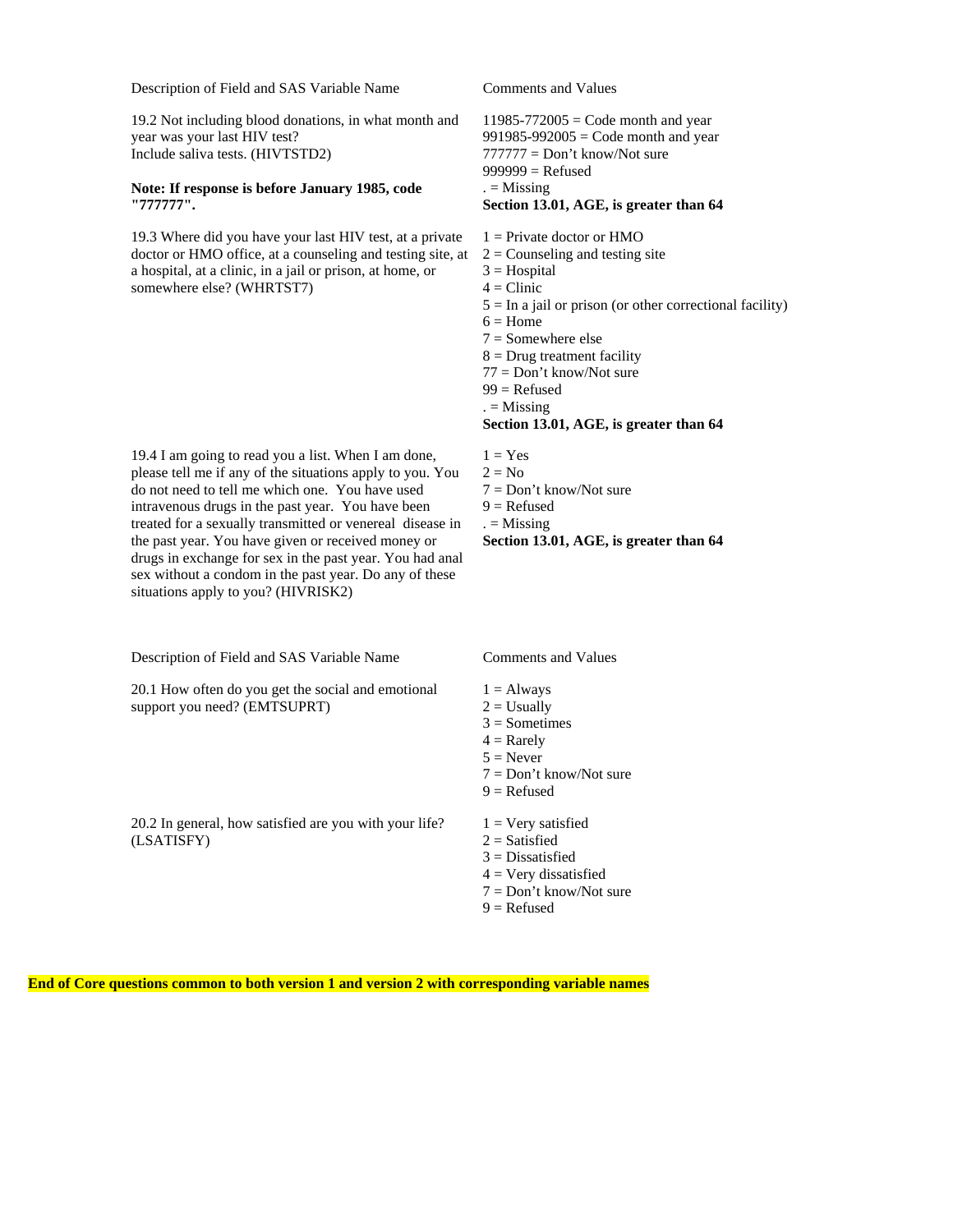| Description of Field and SAS Variable Name                                                                                                                                                                              | <b>Comments and Values</b>                                                                                                                                                                                                                                                                        |
|-------------------------------------------------------------------------------------------------------------------------------------------------------------------------------------------------------------------------|---------------------------------------------------------------------------------------------------------------------------------------------------------------------------------------------------------------------------------------------------------------------------------------------------|
| M01.1 How old were you when you were told you have<br>diabetes? (DIABAGE2)                                                                                                                                              | $1-97 = Age$ in years<br>$98 = Don't know/Not sure$<br>$99$ = Refused<br>$=$ Missing<br>Section 5.01, DIABETE2, is coded 2, 3, 4, 7, 9, or<br><b>Missing</b>                                                                                                                                      |
| M01.2 Are you now taking insulin? (INSULIN)                                                                                                                                                                             | $1 = Yes$<br>$2 = No$<br>$9 =$ Refused<br>$=$ Missing<br>Section 5.01, DIABETE2, is coded 2, 3, 4, 7, 9, or<br><b>Missing</b>                                                                                                                                                                     |
| M01.3 Are you taking diabetes pills? (DIABPILL)                                                                                                                                                                         | $1 = Yes$<br>$2 = No$<br>$7 = Don't know/Not sure$<br>$9 =$ Refused<br>$=$ Missing<br>Section 5.01, DIABETE2, is coded 2, 3, 4, 7, 9, or<br><b>Missing</b>                                                                                                                                        |
| M01.4 About how often do you check your blood for<br>glucose or sugar? Include times when checked by a<br>family member or friend, but do not include times when<br>checked by a health professional. (BLDSUGAR)        | $101-199$ = Times per day<br>$201-299$ = Times per week<br>$301-399$ = Times per month<br>$401-499$ = Times per year<br>$777 = Don't know/Not sure$<br>$888$ = Never<br>$999$ = Refused<br>$=$ Missing<br>Section 5.01, DIABETE2, is coded 2, 3, 4, 7, 9, or<br><b>Missing</b>                    |
| M01.5 About how often do you check your feet for any<br>sores or irritations? Include times when checked by a<br>family member or friend, but do not include times when<br>checked by a health professional. (FEETCHK2) | $101-199$ = Times per day<br>$201-299$ = Times per week<br>$301-399$ = Times per month<br>$401-499$ = Times per year<br>$555 = No feet$<br>$777 = Don't know/Not sure$<br>$888$ = Never<br>$999$ = Refused<br>$=$ Missing<br>Section 5.01, DIABETE2, is coded 2, 3, 4, 7, 9, or<br><b>Missing</b> |
| M01.6 Have you ever had any sores or irritations on<br>your feet that took more than four weeks to heal?<br>(FEETSORE)                                                                                                  | $1 = Yes$<br>$2 = No$<br>$7 = Don't know/Not sure$<br>$9 =$ Refused<br>$=$ Missing<br>Section 5.01, DIABETE2, is coded 2, 3, 4, 7, 9, or<br><b>Missing</b>                                                                                                                                        |

# **Start of Version 1 module questions and corresponding variable names**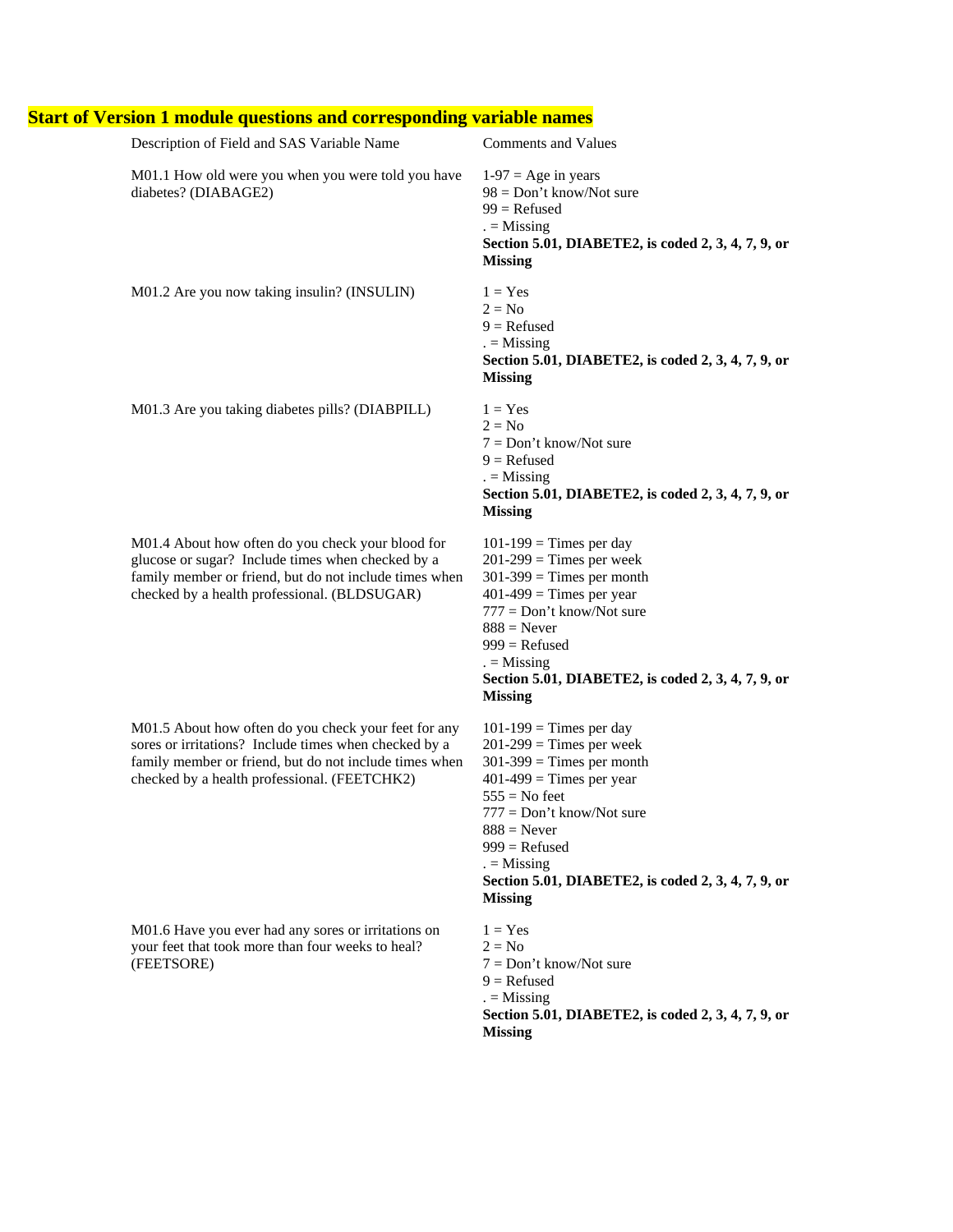M01.7 About how many times in the past 12 months have you seen a doctor, nurse, or other health professional for your diabetes? (DOCTDIAB)

M01.8 A test for "A one C" measures the average level of blood sugar over the past three months. About how many times in the past 12 months has a doctor, nurse, or other health professional checked you for hemoglobin "A one C"? (CHKHEMO3)

M01.9 About how many times in the past 12 months has a health professional checked your feet for any sores or irritations? (FEETCHK)

M01.10 When was the last time you had eye exam in which the pupils were dilated? This would have made you temporarily sensitive to bright light. (EYEEXAM)

M01.11 Has a doctor ever told you that diabetes has affected your eyes or that you had retinopathy? (DIABEYE)

M01.12 Have you ever taken a course or class in how to manage your diabetes yourself? (DIABEDU)

- $1-76$  = Number of times
- 77 = Don't know/Not sure
- $88 = None$
- $99$  = Refused
- $. =$  Missing

### **Section 5.01, DIABETE2, is coded 2, 3, 4, 7, 9, or Missing**

 $1-76$  = Number of times 77 = Don't know/Not sure

- $88$  = None
- $98$  = Never heard of hemoglobin "A one C" test

 $99$  = Refused

 $=$  Missing

#### **Section 5.01, DIABETE2, is coded 2, 3, 4, 7, 9, or Missing**

 $1-76$  = Number of times

- 77 = Don't know/Not sure
- $88 \equiv$  None
- $99$  = Refused
- $. =$  Missing

#### **Section 5.01, DIABETE2, is coded 2, 3, 4, 7, 9, or Missing; or Module 1.05, FEETCHK2, is coded 555**

- $1 =$  Within the past month  $\left($  < 1 month ago)
- $2 =$  Within the past year (1 month but < 12 months ago)
- $3 =$  Within the past 2 years (1 year but < 2 years ago)
- $4 = 2$  or more years ago
- 7 = Don't know/Not sure
- $8 =$  Never
- $9 =$ Refused
- $. =$  Missing

#### **Section 5.01, DIABETE2, is coded 2, 3, 4, 7, 9, or Missing**

- $1 = Yes$  $2 = No$
- $7 =$ Don't know/Not sure
- $9 =$ Refused
- $=$  Missing

**Section 5.01, DIABETE2, is coded 2, 3, 4, 7, 9, or Missing**

- $1 = Yes$  $2 = No$ 7 = Don't know/Not sure  $9 =$ Refused  $. =$  Missing
- **Section 5.01, DIABETE2, is coded 2, 3, 4, 7, 9, or Missing**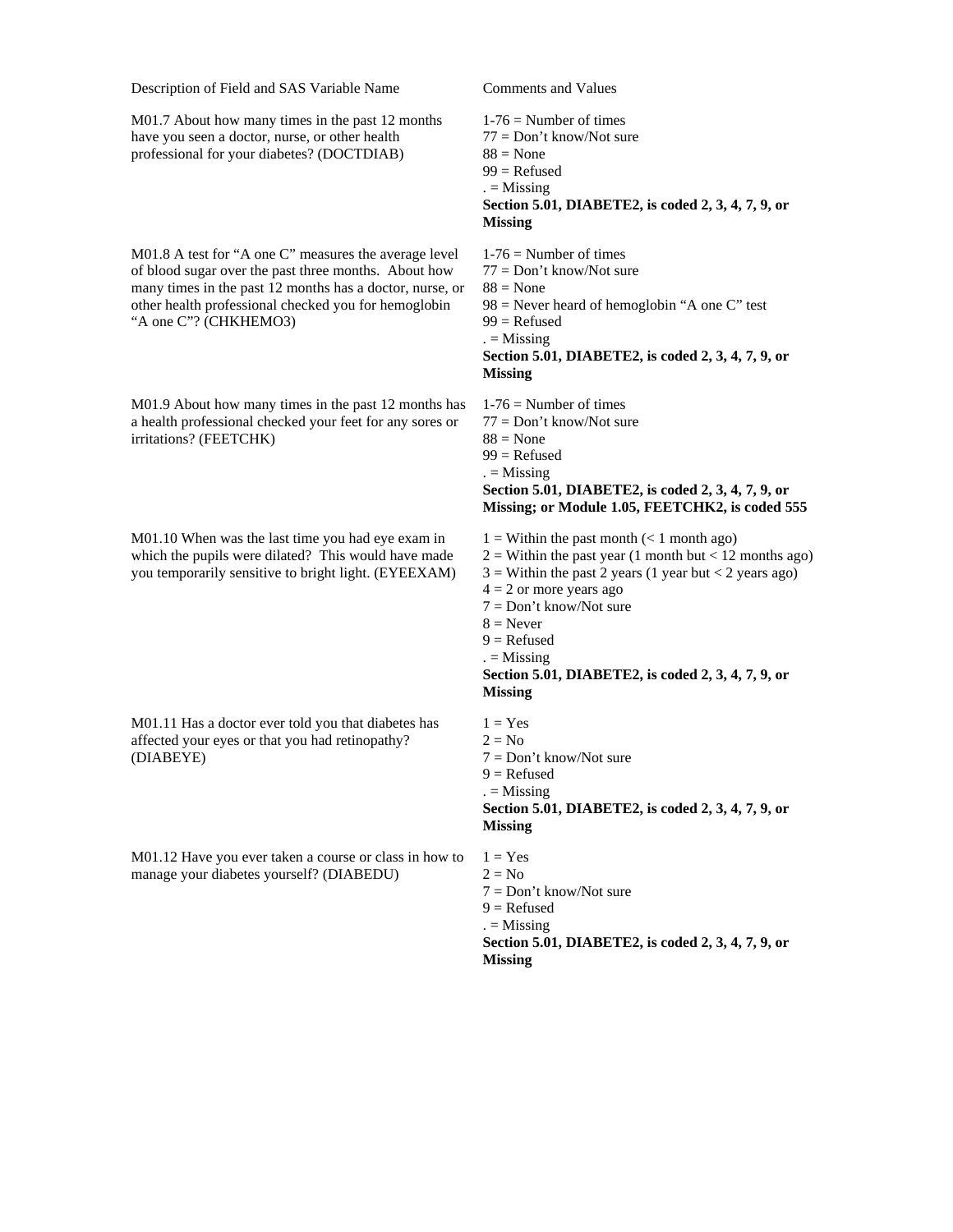Has a doctor or other health professional EVER advised you to do any of the following to help lower or control your high blood pressure:

M06.1 (Are you) changing your eating habits (to help lower or control your high blood pressure)? (BPEATHBT)

M06.2 (Are you) cutting down on salt (to help lower or control your high blood pressure)? (BPSALT)

M06.3 (Are you) reducing alcohol use (to help lower or control your high blood pressure)? (BPALCHOL)

M06.4 (Are you) exercising (to help lower or control your high blood pressure)? (BPEXER)

Are you now doing any of the following to help lower or control your high blood pressure:

M06.5 (Ever advised you to) change your eating habits (to help lower or control your high blood pressure)? (BPEATADV)

M06.6 (Ever advised you to) cut down on salt (to help lower or control your high blood pressure)? (BPSLTADV)

M06.7 (Ever advised you to) reduce alcohol use (to help lower or control your high blood pressure)? (BPALCADV)

- $1 = Yes$  $2 = No$
- 7 = Don't know/Not Sure
- $9 =$  Refused
- $. =$  Missing

### **Section 06.01, BPHIGH4, is coded 2, 3, 4, 7, 9, or Missing**

- $1 = Yes$  $2 = No$  $3 = Do$  not use salt 7 = Don't know/Not Sure  $9 =$ Refused  $. =$  Missing **Section 06.01, BPHIGH4, is coded 2, 3, 4, 7, 9, or Missing**
- $1 = Yes$  $2 = No$  $3 = Do$  not drink
- 7 = Don't know/Not Sure
- $9 =$ Refused
- $. =$  Missing

### **Section 06.01, BPHIGH4, is coded 2, 3, 4, 7, 9, or Missing**

- $1 = Yes$  $2 = No$ 7 = Don't know/Not Sure
- 
- $9 =$  Refused
- $. =$  Missing

## **Section 06.01, BPHIGH4, is coded 2, 3, 4, 7, 9, or Missing**

- $1 = Yes$
- $2 = No$
- 7 = Don't know/Not Sure
- $9 =$ Refused
- $. =$  Missing

#### **Section 06.01, BPHIGH4, is coded 2, 3, 4, 7, 9, or Missing**

- $1 = Yes$
- $2 = No$  $3 = Do$  not use salt
- 7 = Don't know/Not Sure
- $9 =$  Refused
- $. =$  Missing

### **Section 06.01, BPHIGH4, is coded 2, 3, 4, 7, 9, or Missing**

- $1 = Yes$
- $2 = No$
- $3 = Do$  not drink
- 7 = Don't know/Not Sure
- $9 =$  Refused
- $. =$  Missing
- **Section 06.01, BPHIGH4, is coded 2, 3, 4, 7, 9, or Missing**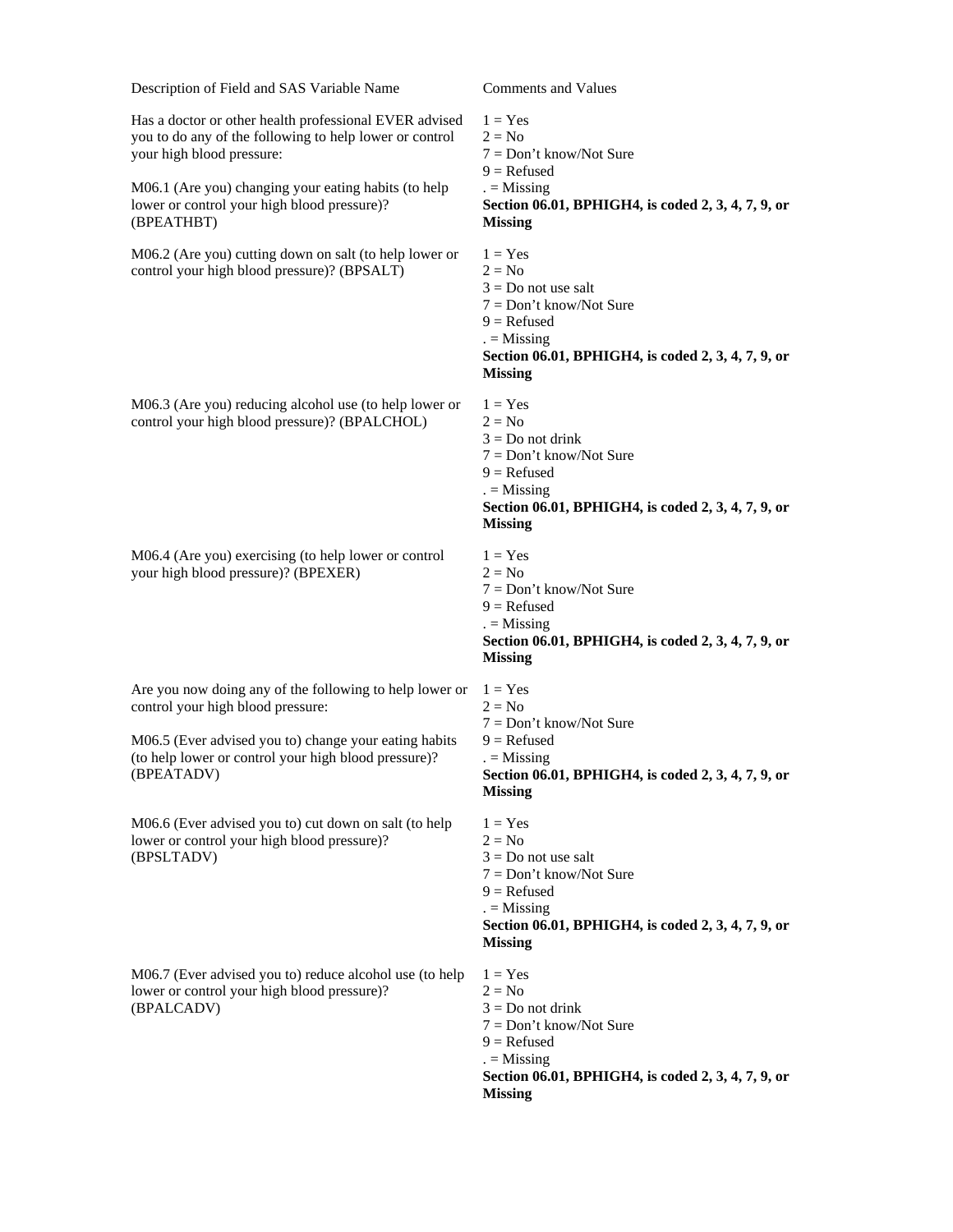M06.8 (Ever advised you to) exercise (to help lower or control your high blood pressure)? (BPEXRADV)

M06.9 (Ever advised you to) take medication (to help lower or control your high blood pressure)? (BPMEDADV)

M06.10 Were you told on two or more different visits to a doctor or other health professional that you had high blood pressure? blood pressure? (BPHI2MR)

 $1 = Yes$  $2 = No$ 7 = Don't know/Not Sure  $9 =$ Refused  $. =$  Missing

**Section 06.01, BPHIGH4, is coded 2, 3, 4, 7, 9, or Missing**

- $1 = Yes$  $2 = No$ 7 = Don't know/Not Sure  $9 =$ Refused  $. =$  Missing **Section 06.01, BPHIGH4, is coded 2, 3, 4, 7, 9, or Missing**
- $1 = Yes$
- $2 = Yes$ , but female told only during pregnancy
- $3 = No$
- $4 =$ Told borderline or pre-hypertensive
- 7 = Don't know/Not Sure
- $9 =$ Refused
- $. =$  Missing

**Section 06.01, BPHIGH4, is coded 2, 3, 4, 7, 9, or Missing**

Description of Field and SAS Variable Name Comments and Values

M08.1 Where did you go to get your most recent flu shot/vaccine that was sprayed in your nose/vaccination (whether it was a shot or spray in your nose)? vaccination (whether it was a shot or spray in your nose)? (FLUSTLOC)

- $1 = A$  doctors office or  $HMO$
- $2 = A$  health department
- $3 =$  Another type of clinic or health center
- $4 = A$  senior, recreation, or community center
- $5 = A$  store
- $6 = A$  hospital
- $7 = An emergency room$
- $8 = Workplace$
- $9 =$  Some other kind of place
- 10 = Received vaccination in Canada/Mexico
- 77 = Don't know/Not sure
- $99$  = Refused
- $. =$  Missing

**Section 10.01, FLUSHOT3, is coded 2, 7, 9, or missing and**

Description of Field and SAS Variable Name Comments and Values

Previously you said you were told by a doctor, nurse, or other health professional that you had asthma.

M09.1 How old were you when you were first told by a doctor, nurse or other health professional that you had asthma? (ASTHMAGE)

 $11-96 = Age 11$  or older  $97 = Age 10$  or younger 98 = Don't know/Not sure 99 = Refused

 $. =$  Missing

**Section 9.01, ASTHMA2, is coded 2, 7, 9, or Missing**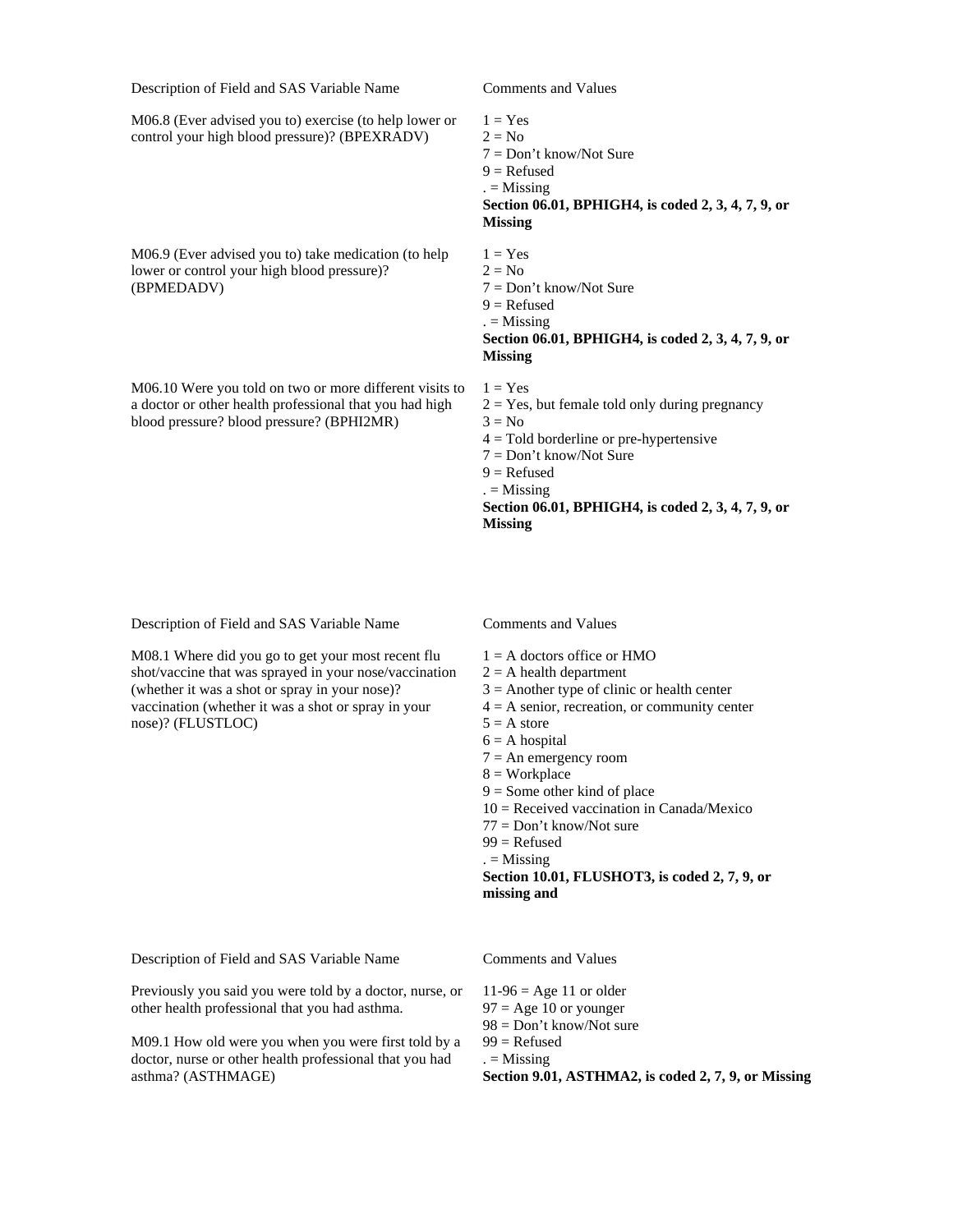M09.2 During the past 12 months, have you had an episode of asthma or an asthma attack? (ASATTACK)

M09.3 During the past 12 months, how many times did you visit an emergency room or urgent care center because of your asthma? (ASERVIST)

M09.4 [If one or more visits to module Q9.3, fill in (Besides those emergency room visits,)] During the past 12 months, how many times did you see a doctor, nurse or other health professional for urgent treatment of worsening asthma symptoms? (ASDRVIST)

M09.5 During the past 12 months, how many times did you see a doctor or other nurse for a routine checkup for your asthma? (ASRCHKUP)

M09.6 During the past 12 months, how many days were you unable to work or carry out your usual activities because of your asthma? (ASACTLIM)

M09.7 Symptoms of asthma include cough, wheezing, shortness of breath, chest tightness and phlegm production when you do not have a cold or respiratory infection. During the past 30 days, how often did you have any symptoms of asthma? (ASYMPTOM)

```
1 = Yes2 = No
```
- 7 = Don't know/Not sure
- $9 =$ Refused
- $. =$  Missing

**Section 9.01, ASTHMA2, is coded 2, 7, 9, or Missing; or Section 9.02, ASTHNOW, is coded 2, 7, 9, or Missing**

 $1-87$  = Number of visits  $88 \pm \text{None}$ 98 = Don't know/Not sure  $99$  = Refused  $. =$  Missing **Section 9.01, ASTHMA2, is coded 2, 7, 9, or Missing;** 

**or Section 9.02, ASTHNOW, is coded 2, 7, 9, or Missing;**

 $1-87$  = Number of visits  $88 \equiv$  None 98 = Don't know/Not sure  $99$  = Refused  $. =$  Missing **Section 9.01, ASTHMA2, is coded 2, 7, 9, or Missing; or Section 9.02, ASTHNOW, is coded 2, 7, 9, or** 

#### **Missing;**

 $1-87$  = Number of visits  $88$  = None 98 = Don't know/Not sure 99 = Refused  $. =$  Missing **Section 9.01, ASTHMA2, is coded 2, 7, 9, or Missing; or Section 9.02, ASTHNOW, is coded 2, 7, 9, or Missing;**

 $1-365$  = Number of days 777 = Don't know/Not sure

 $888 \pm \text{None}$ 

 $999$  = Refused

 $=$  Missing

**Section 9.01, ASTHMA2, is coded 2, 7, 9, or Missing; or Section 9.02, ASTHNOW, is coded 2, 7, 9, or Missing;**

 $1 =$ Less than once a week

- $2 =$ Once or twice a week
- $3 =$  More that 2 times a week, but not every day
- $4 =$  Every day, but not all the time
- $5 =$  Every day, all the time
- 7 = Don't know/Not sure

8 = Not at any time - *Go to Module 9.09 (Adult Asthma History) ASTHMED2*

- $9 =$  Refused
- $. =$  Missing

**Section 9.01, ASTHMA2, is coded 2, 7, 9, or Missing; or Section 9.02, ASTHNOW, is coded 2, 7, 9, or Missing**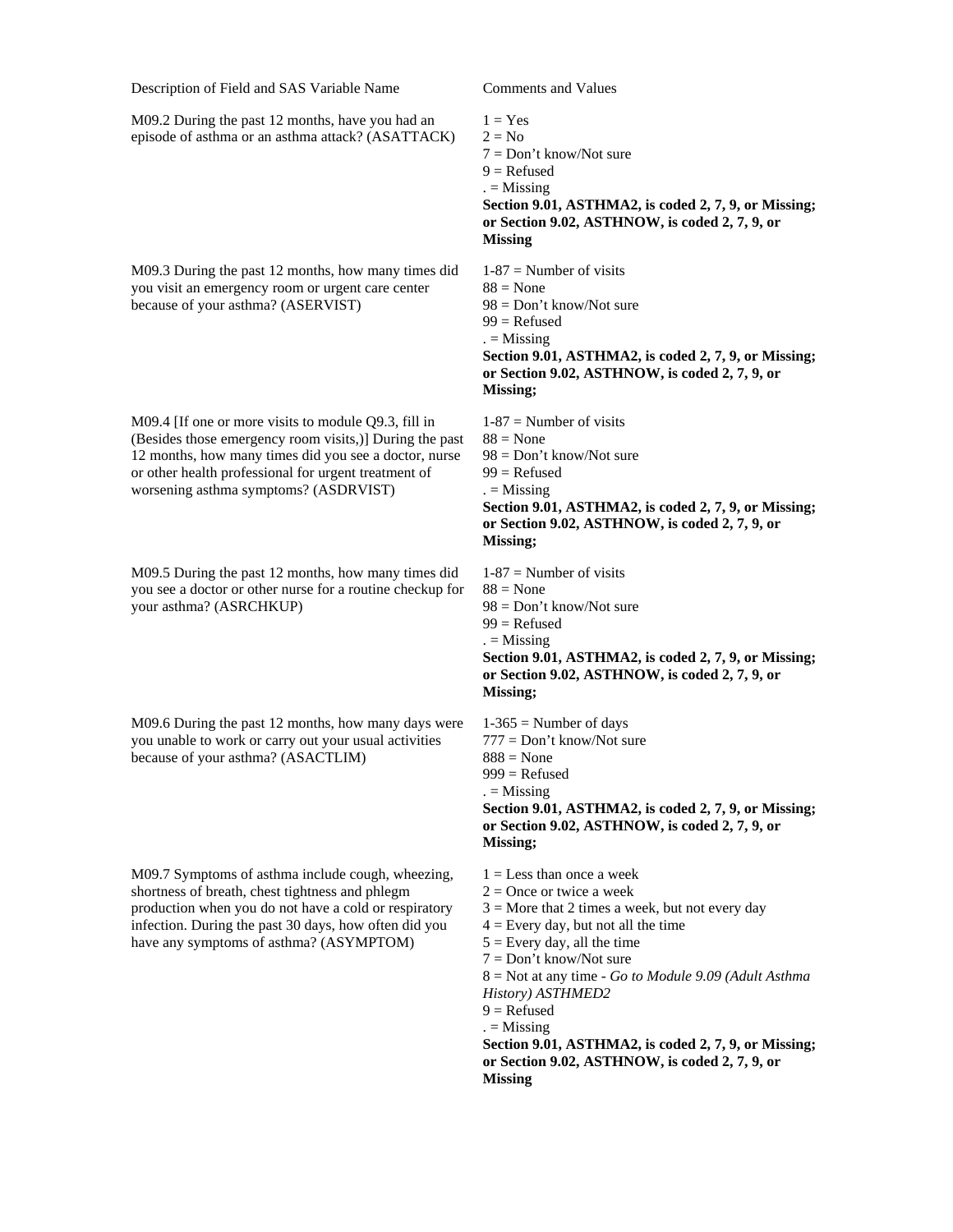M09.8 During the past 30 days, how many days did symptoms of asthma make it difficult for you to stay asleep? (ASNOSLEP)

M09.9 During the past 30 days, how often did you take a prescription asthma medication to prevent an asthma attack from occurring? (ASTHMED2)

M09.10 During the past 30 days, how often did you use a prescription asthma inhaler during an asthma attack to stop it? (ASINHALR)

Description of Field and SAS Variable Name Comments and Values

M10.1 What is the birth month and year of the "Xth" child? (RCSBIRTH)

M10.2 Is the child a boy or a girl? (RCSGENDR)  $1 = Boy$ 

M10.3 Is the child Hispanic or Latino? (RCHISLAT)  $1 = Yes$ 

 $1 =$ One or two

- $2 =$ Three to four
- $3 =$  Five
- $4 = Six to ten$
- $5 =$ More than ten
- 7 = Don't know/Not sure
- $8 = None$
- $9 =$ Refused
- $. =$  Missing

**Section 9.01, ASTHMA2, is coded 2, 7, 9, or Missing; or Section 9.02, ASTHNOW, is coded 2, 7, 9, or Missing; or Module 9.07, ASYMPTOM, is coded 8, or Missing**

 $1 = 1-14$  days

- $2 = 15 24$  days
- $3 = 25 30$  days
- $8 =$  Never
- $7 = Don't know/Not sure$
- $9 =$ Refused
- $=$  Missing

**Section 9.01, ASTHMA2, is coded 2, 7, 9, or Missing; or Section 9.02, ASTHNOW, is coded 2, 7, 9, or Missing**

- $8 =$  Never(incl no attack in past 30 days)
- $1 =$ One to four times(in the past 30 days)
- $2 =$  Five to fourteen times(in the past 30 days)
- $3 =$  Fifteen to twenty-nine times(in the past 30 days)
- $4 =$ Thirty to fifty-nine times(in the past 30 days)
- $5 =$  Sixty to ninety-nine times(in the past 30 days)
- $6 =$  More than 100 times(in the past 30 days)
- 7 = Don't know/Not sure
- $9 =$  Refused
- $. =$  Missing

**Section 9.01, ASTHMA2, is coded 2, 7, 9, or Missing; or Section 9.02, ASTHNOW, is coded 2, 7, 9, or Missing**

 $11988-772005 = \text{Code month}$  and year  $777777 = Don't know/Not sure$  $999999 =$ Refused

 $2 =$ Girl  $9 =$  Refused  $. =$  Missing **Section 13.06, CHILDREN, is coded 0, 88, 99, or Missing**  $2 = No$ 

7 = Don't know/Not Sure  $9 =$  Refused  $. =$  Missing **Section 13.06, CHILDREN, is coded 0, 88, 99, or Missing**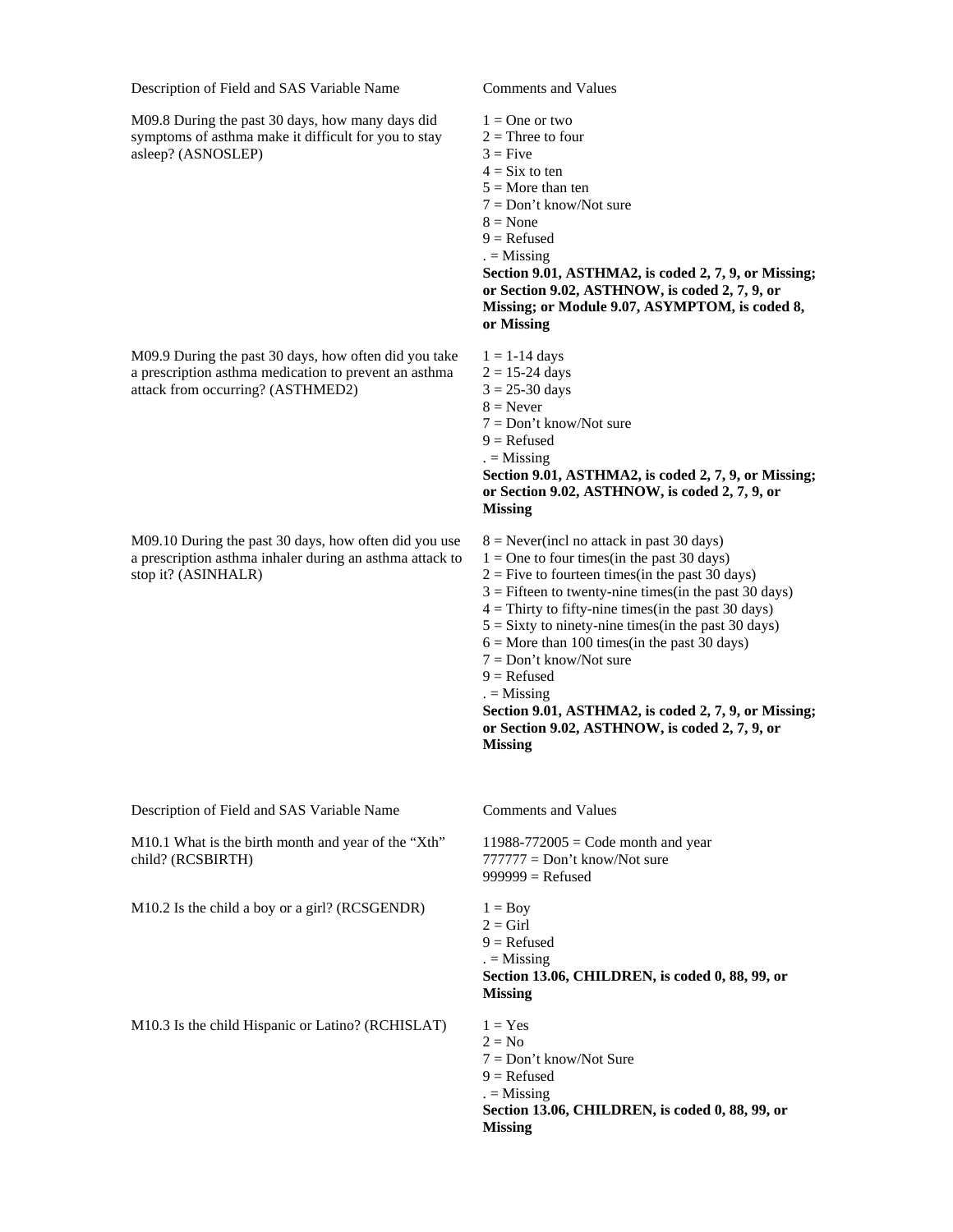M10.4 Which one or more of the following would you say is the race of the child? (RCSRACE)

- $1 =$  White
- 2 = Black or African American
- $3 = \text{Asian}$
- 4 = Native Hawaiian or other Pacific Islander
- 5 = American Indian or Alaskan Native
- $6 =$  Other
- $8 = No$  additional choices
- 7 = Don't know/Not sure
- $9 =$  Refused

| M <sub>10.5</sub> Which one of these groups would you say best<br>represents the child's race? (RCSBRACE) | $1 =$ White<br>$2 = Black$ or African American<br>$3 = Asian$<br>$4$ = Native Hawaiian or other Pacific Islander<br>$5 =$ American Indian or Alaskan Native<br>$6 =$ Other<br>$7 = Don't know/Not sure$<br>$9$ = Refused<br>$=$ Missing<br>Section 13.06, CHILDREN, is coded 0, 88, 99, or<br>Missing; or Module 10.04, RCSRACE, is coded 1, 2,<br>3, 4, 5, 6, 7, or 9 |
|-----------------------------------------------------------------------------------------------------------|------------------------------------------------------------------------------------------------------------------------------------------------------------------------------------------------------------------------------------------------------------------------------------------------------------------------------------------------------------------------|
| M10.6 How are you related to the child? (RCSRELTN)                                                        | $1 =$ Parent (mother or father), biologic, step or adoptive<br>$2 = Grandparent$<br>$3$ = Foster parent or guardian<br>$4 = Sibling$ (brother or sister), biologic, step or adoptive                                                                                                                                                                                   |

- $5 =$  Other relative
- $6$  = Not related in any way
- 7 = Don't know/Not sure
- $9 =$  Refused
- $. =$  Missing

**Section 13.06, CHILDREN, is coded 0, 88, 99, or Missing**

Description of Field and SAS Variable Name Comments and Values

M11.1 Has a doctor or other medical professional EVER  $1 = Yes$ said that the child has asthma? (CASTHDX2)

2 = No - *Go to next module*

- 7 = Don't know/Not Sure *Go to next module*
- 9 = Refused *Go to next module*
- $. =$  Missing

### **Section 13.06, CHILDREN, is coded 0, 88, 99, or Missing**

M11.2 Does the child still have asthma? (CASTHNO2)  $1 = Yes$ 

- $2 = No$
- 7 = Don't know/Not Sure
- $9 =$  Refused
- $. =$  Missing

**Section 13.06, CHILDREN, is coded 0, 88, 99, or Missing**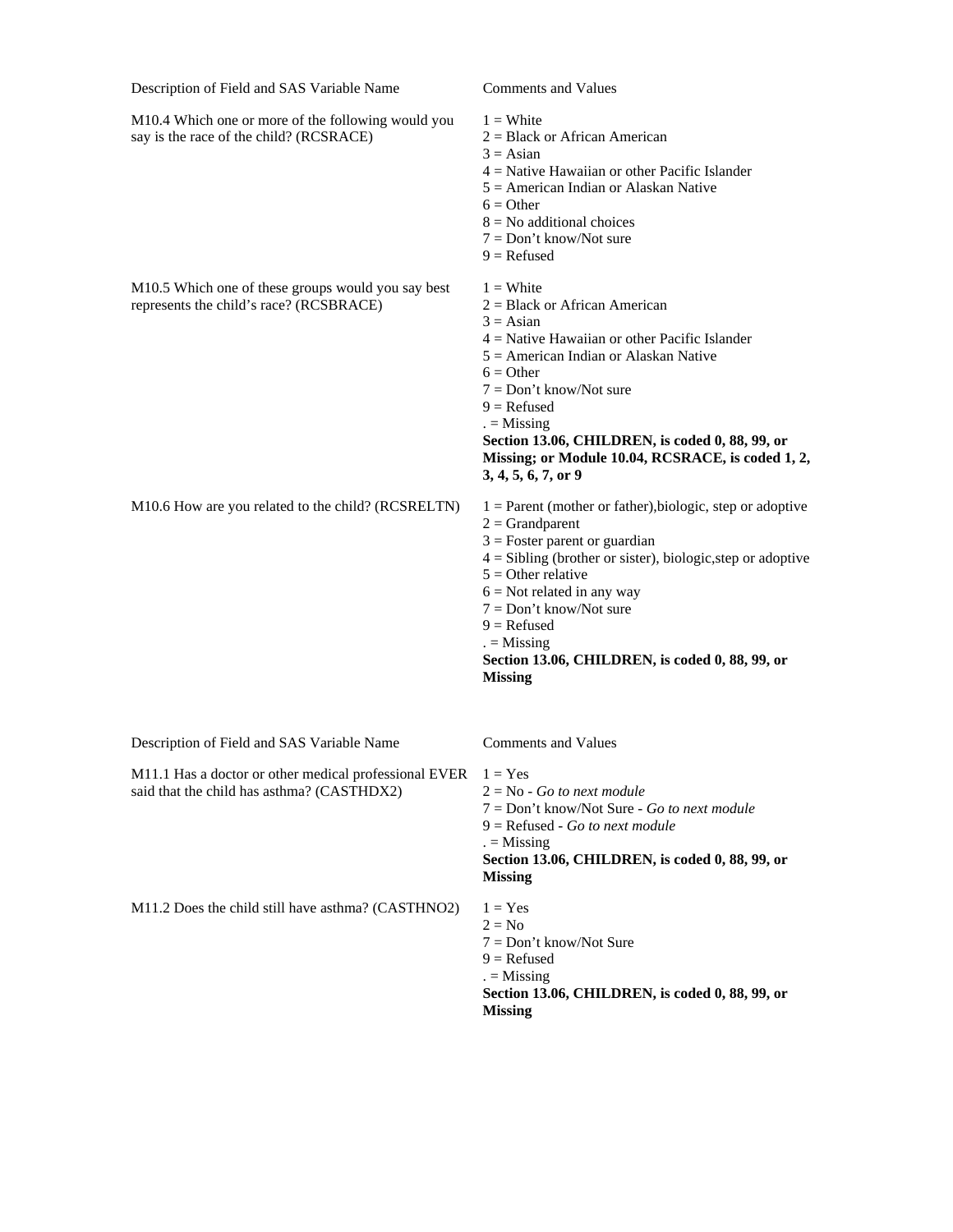M12.1 During the past 12 months, has the child had a flu shot? A flu shot is an influenza vaccine injected in [his/her] arm or thigh? (CIFLUSHT)

M12.2 During the past 12 months, has the child had an influenza vaccine sprayed in [his/her] nose? (CIFLUMST)

#### **Note: The influenza vaccine that is sprayed in the nose is FluMist™**

Description of Field and SAS Variable Name Comments and Values

M21.1 About how long has it been since you last smoked cigarettes regularly? (SCLSTSMK)

M21.2 In the last 12 months, how many times have you seen a doctor, nurse or other health professional to get any kind of care for yourself? (SCGETCAR)

M21.3 In the last 12 months, on how many visits were you advised to quit smoking by a doctor or other health provider? (SCQITSMK)

M21.4 On how many visits did your doctor, nurse or other health professional recommend or discuss medication to assist you with quitting smoking, such as nicotine gum, patch, nasal spray, inhaler, lozenge, or prescription medication such as

Wellbutrin/Zyban/Buproprion? (SCDSCMED)

- $1 = Yes$  $2 = No$
- 7 = Don't know/Not Sure
- $9 =$ Refused
- $. =$  Missing

#### **Section 13.06, CHILDREN, is coded 0, 88, 99, or Missing**

 $1 = Yes$  $2 = No$ 7 = Don't know/Not Sure  $9 =$ Refused  $. =$  Missing **Section 13.06, CHILDREN, is coded 0, 88, 99, or Missing**

 $1 =$  Within the past month (anytime less than 1 month) ago)

 $2 =$  Within the past 3 months (1 month but less than 3 months ago)

 $3 =$  Within the past 6 months (3 months but less than 6 months ago)

 $4 =$  Within the past year (6 months but less than 1 year) ago)

 $5 =$  Within the past 5 years (1 year but less than 5 years ago) - Go to next module

 $6 =$  Within the past 10 years (5 years but less than 10 years ago) - Go to next module

 $7 = 10$  or more years ago - Go to next module

77 = Don't know/Not sure - Go to next module

99 = Refused - Go to next module

 $. =$  Missing

Section 11.01, SMOKE100, is coded 2, 7, 9, or Missing; or Section 11.02, SMOKDAY2, is coded 1, 2, 9, or Missing.

 $1-76$  = Number of times (01-76) - Go to next module  $88 \equiv$  None

77 = Don't know/Not sure

 $99$  = Refused

 $=$ Missing

Section 11.01, SMOKE100, is coded 2, 7, 9, or Missing; or Section 11.02, SMOKDAY2, is coded 9, or Missing;

 $1-76$  = Number of visits  $(01-76)$ 

- $88$  = None
- 77 = Don't know/Not sure
- $99$  = Refused
- $. =$  Missing

Section 11.01, SMOKE100, is coded 2, 7, 9, or Missing; or Section 11.02, SMOKDAY2, is coded 9, or Missing;

 $1-76$  = Number of visits  $(01-76)$ 

- $88$  = None
- 77 = Don't know/Not sure
- $99$  = Refused
- $. =$  Missing

Section 11.01, SMOKE100, is coded 2, 7, 9, or Missing; or Section 11.02, SMOKDAY2, is coded 9, or Missing;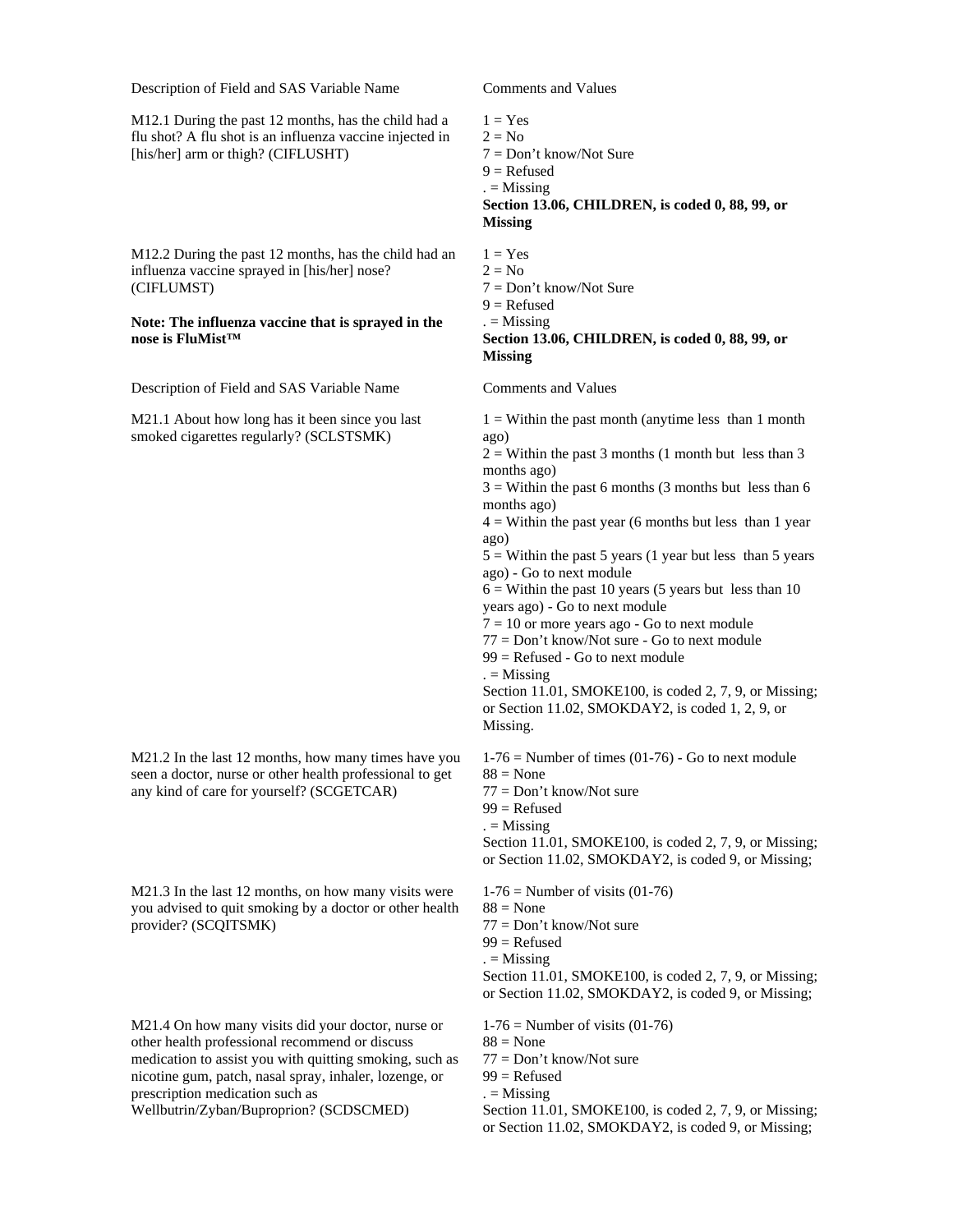M21.5 On how many visits did your doctor or health provider recommend or discuss methods and strategies other than medication to assist you with quitting smoking? (SCDSCMTH)

 $1-76$  = Number of visits (01-76)  $88 = None$ 77 = Don't know/Not sure  $99$  = Refused  $. =$  Missing Section 11.01, SMOKE100, is coded 2, 7, 9, or Missing; or Section 11.02, SMOKDAY2, is coded 9, or Missing;

## **END of Version 1 module questions and corresponding variable name**

## **Start of Version 2 module questions and corresponding variable name**

| Description of Field and SAS Variable Name                                                                                                                                   | <b>Comments and Values</b>                                                                                                                                                                                                                                                                                                                                                                                                             |
|------------------------------------------------------------------------------------------------------------------------------------------------------------------------------|----------------------------------------------------------------------------------------------------------------------------------------------------------------------------------------------------------------------------------------------------------------------------------------------------------------------------------------------------------------------------------------------------------------------------------------|
| M13.1 A mammogram is an x-ray of each breast to look<br>for breast cancer. Have you ever had a mammogram?<br>(HADMAM)                                                        | $1 = Yes$<br>$2 = No - Go$ to Module 13.03 (Women's Health)<br><b>PROFEXAM</b><br>$7 = Don't know/Not sure - Go to Module 13.03$<br>(Women's Health) PROFEXAM<br>$9 =$ Refused - Go to Module 13.03 (Women's Health)<br><b>PROFEXAM</b><br>$=$ Missing<br>Section 13.17, SEX, is coded 1                                                                                                                                               |
| M13.2 How long has it been since you had your last<br>mammogram? (HOWLONG)                                                                                                   | $1 =$ Within the past year (<12 months ago)<br>$2$ = Within the past 2 years (1 year but < 2 years ago)<br>$3$ = Within the past 3 years (2 years but < 3 years ago)<br>$4 =$ Within the past 5 years (3 years but < 5 years ago)<br>$5 = 5$ or more years ago<br>$7 = Don't know/Not sure$<br>$8 =$ Never<br>$9 =$ Refused<br>$=$ Missing<br>Section 13.17, SEX, is coded 1; or Module 13.01,<br>HADMAM, is coded 2, 7, 9, or Missing |
| M13.3 A clinical breast exam is when a doctor, nurse, or<br>other health professional feels the breast for lumps.<br>Have you ever had a clinical breast exam?<br>(PROFEXAM) | $1 = Yes$<br>$2 = No - Go$ to Module 13.05 (Women's Health)<br>HADPAP <sub>2</sub><br>$7 =$ Don't know/Not sure - Go to Module 13.05<br>(Women's Health) HADPAP2<br>$9 =$ Refused - Go to Module 13.05 (Women's Health)<br>HADPAP2<br>$=$ Missing                                                                                                                                                                                      |

**Section 13.17, SEX, is coded 1**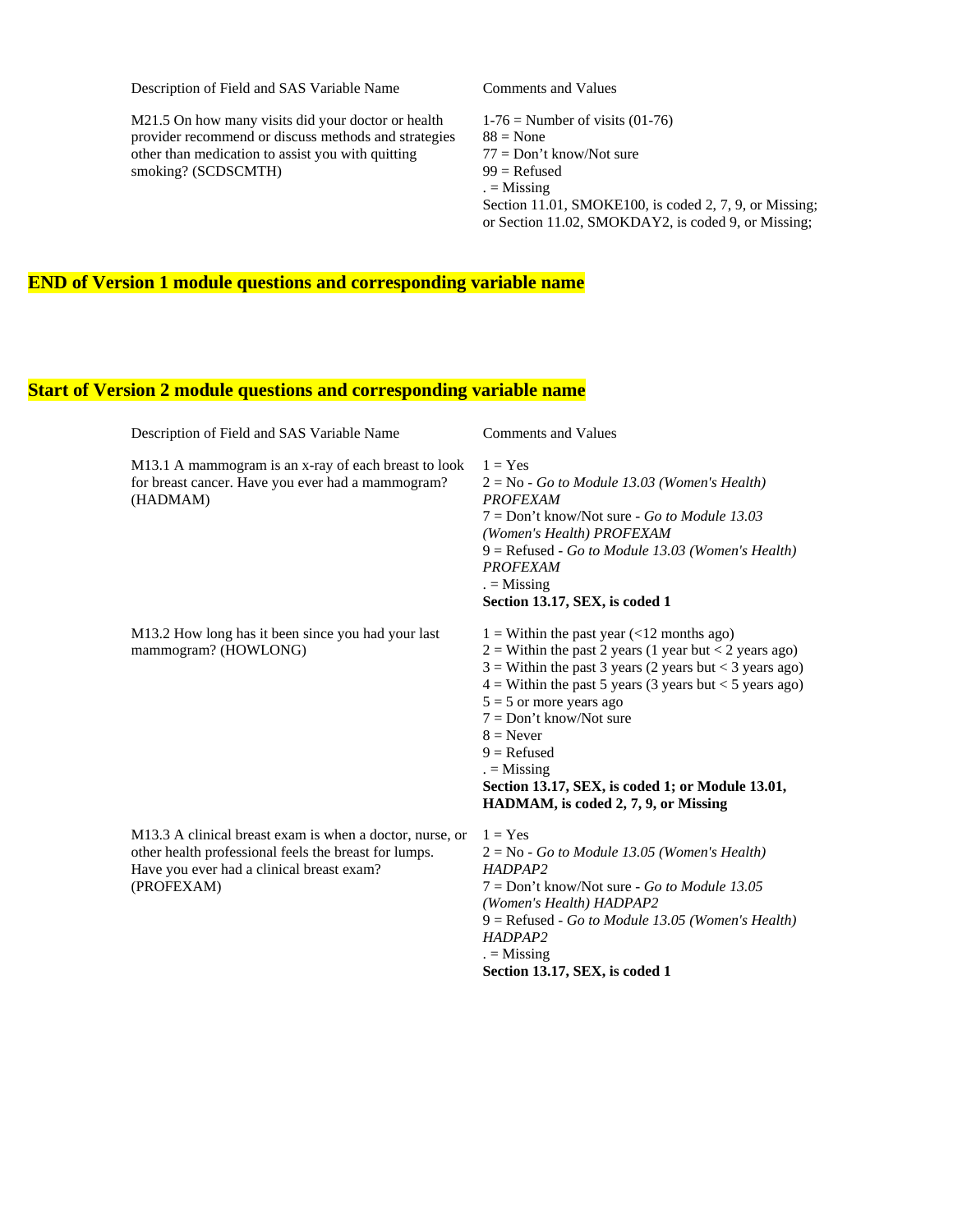| Description of Field and SAS Variable Name                                                                                                                           | <b>Comments and Values</b>                                                                                                                                                                                                                                                                                                                                                                                                                                                     |
|----------------------------------------------------------------------------------------------------------------------------------------------------------------------|--------------------------------------------------------------------------------------------------------------------------------------------------------------------------------------------------------------------------------------------------------------------------------------------------------------------------------------------------------------------------------------------------------------------------------------------------------------------------------|
| M13.4 How long has it been since your last breast<br>exam? (LENGEXAM)                                                                                                | $1 =$ Within the past year (< 12 months ago)<br>$2$ = Within the past 2 years (1 year but < 2 years ago)<br>$3$ = Within the past 3 years (2 years but < 3 years ago)<br>$4 =$ Within the past 5 years (3 years but < 5 years ago)<br>$5 = 5$ or more years ago<br>$7 = Don't know/Not sure$<br>$9 =$ Refused<br>$=$ Missing<br>Section 13.17, SEX, is coded 1; or Module 13.03,<br>PROFEXAM, is coded 2, 7, 9, or Missing                                                     |
| M13.5 A Pap test is a test for cancer of the cervix. Have<br>you ever had a Pap test? (HADPAP2)                                                                      | $1 = Yes$<br>$2 = No - Go$ to Module 13.07 (Women's Health)<br>HADHYST2<br>$7 = Don't know/Not sure - Go to Module 13.07$<br>(Women's Health) HADHYST2<br>$9 =$ Refused - Go to Module 13.07 (Women's Health)<br>HADHYST2<br>$=$ Missing<br>Section 13.17, SEX, is coded 1                                                                                                                                                                                                     |
| M13.6 How long has it been since you had your last Pap<br>test? (LASTPAP2)                                                                                           | $1 =$ Within the past year (anytime less than 12 months)<br>ago)<br>$2 =$ Within the past 2 years (1 year but less than 2 years<br>ago)<br>$3$ = Within the past 3 years (2 years but less than 3 years<br>ago)<br>$4 =$ Within the past 5 years (3 years but less than 5 years<br>ago)<br>$5 = 5$ or more years ago<br>$7 = Don't know/Not sure$<br>$9 =$ Refused<br>$=$ Missing<br>Section 13.17, SEX, is coded 1; or Module 13.05,<br>HADPAP2, is coded 2, 7, 9, or Missing |
| M13.7 Have you had a hysterectomy?<br>A hysterectomy is an operation to remove the uterus<br>(womb). (HADHYST2)                                                      | $1 = Yes$<br>$2 = No$<br>$7 = Don't know/Not sure$<br>$9 =$ Refused<br>$=$ Missing<br>Section 13.17, SEX, is coded 1; or Section 13.18,<br>PREGNANT, is coded 1                                                                                                                                                                                                                                                                                                                |
| Description of Field and SAS Variable Name                                                                                                                           | <b>Comments and Values</b>                                                                                                                                                                                                                                                                                                                                                                                                                                                     |
| M14.1 A Prostate-Specific Antigen test, also called a<br>PSA test, is a blood test used to check men for prostate<br>cancer. Have you ever had a PSA test? (PSATEST) | $1 = Yes$<br>$2 = No - Go$ to Module 16.03 (Prostate Cancer<br>Screening) DIGRECEX<br>$7 = Don't know/Not Sure - Go to Module 16.03$<br>(Prostate Cancer Screening) DIGRECEX<br>$9$ = Refused - Go to Module 16.03 (Prostate Cancer                                                                                                                                                                                                                                            |

 $. =$  Missing **Section 13.01, AGE, is less than 40; or Section 13.17, SEX, is coded 2**

*Screening) DIGRECEX*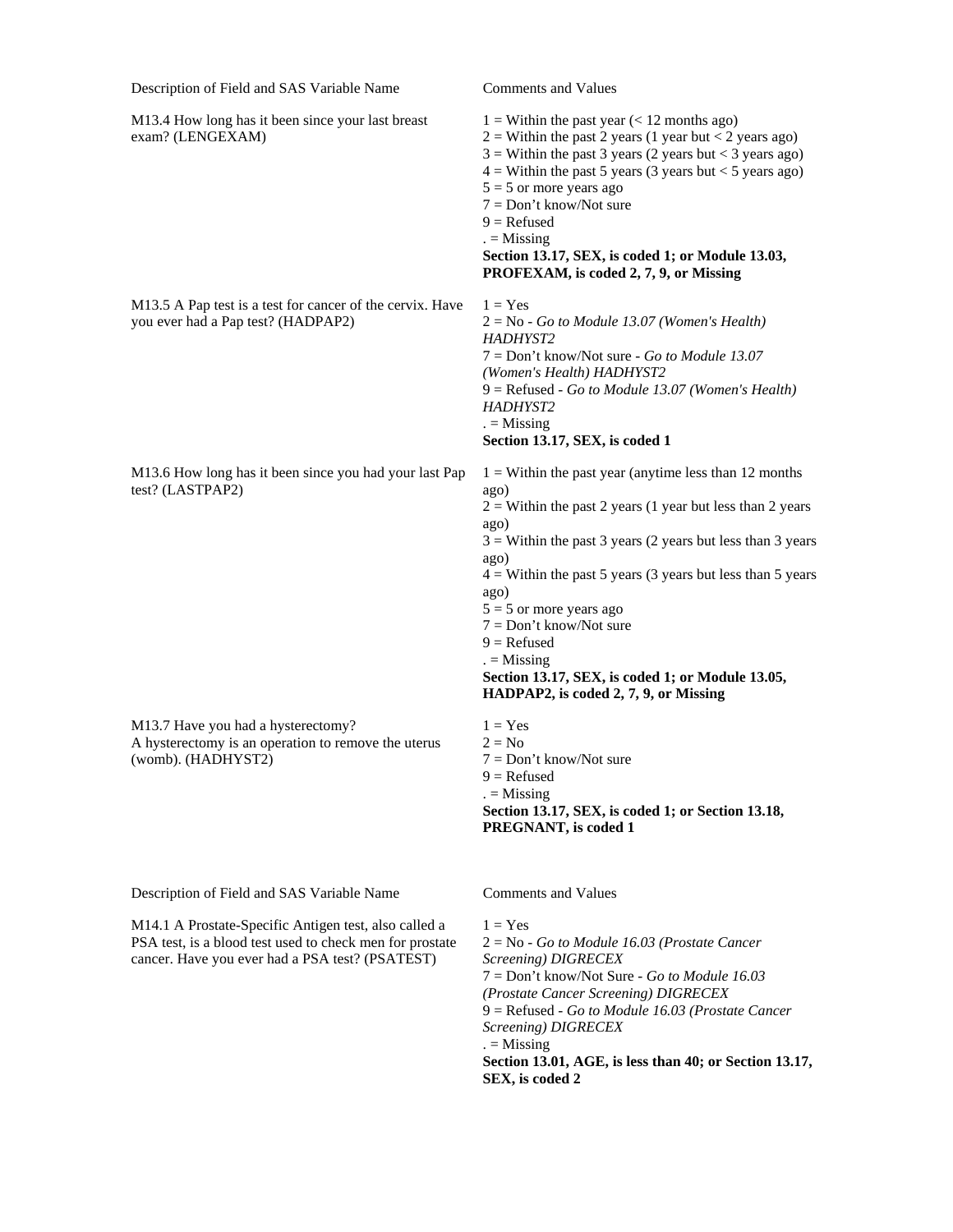M14.2 How long has it been since you had your last PSA test? (PSATIME)

M14.3 A digital rectal exam is an exam in which a doctor, nurse or other health professional places a gloved finger into the rectum to feel the size, shape, and hardness of the prostate gland. Have you ever had a digital rectal exam? (DIGRECEX)

M14.4 How long has it been since your last digital rectal exam? (DRETIME)

M14.5 Have you ever been told by a doctor, nurse, or other health professional that you had prostate cancer? (PROSTATE)

Description of Field and SAS Variable Name Comments and Values

M15.1 A blood stool test is a test that may use a special kit at home to determine whether the stool contains blood. Have you ever had this test using a home kit? (BLDSTOOL)

 $1 =$  Within the past year (< 12 months ago)

- $2 =$  Within the past 2 years (1 year but < 2 years ago)
- $3 =$  Within the past 3 years (2 years but < 3 years ago)
- $4 =$  Within the past 5 years (3 years but < 5 years ago)
- $5 = 5$  or more years ago
- 7 = Don't know/Not Sure
- $9 =$ Refused
- $. =$  Missing

**Section 13.01, AGE, is less than 40; or Section 13.17, SEX, is coded 2; or Module 14.01, PSATEST, is coded, 2, 7, 9, or Missing**

 $1 = Yes$ 

- 2 = No *Go to Module 14.05 (Prostate Cancer Screening) PROSTATE* 7 = Don't know/Not Sure - *Go to Module 14.05 (Prostate Cancer Screening) PROSTATE* 9 = Refused - *Go to Module 14.05 (Prostate Cancer Screening) PROSTATE*  $. =$  Missing **Section 13.01, AGE, is less than 40; or Section 13.17, SEX, is coded 2**
- $1 =$  Within the past year (< 12 months)
- $2 =$  Within the past 2 years (1 year but < 2 years ago)
- $3 =$  Within the past 3 years (2 years but < 3 years ago)
- $4 =$  Within the past 5 years (3 years but < 5 years ago)
- $5 = 5$  or more years ago
- 7 = Don't know/Not sure
- $9 =$  Refused
- $. =$  Missing

**Section 13.01, AGE, is less than 40; or Section 13.17, SEX, is coded 2; or Module 14.03, DIGRECEX, is coded 2, 7, 9, or Missing**

 $1 = Yes$  $2 = No$ 7 = Don't know/Not sure  $9 =$ Refused

 $. =$  Missing

**Section 13.01, AGE, is less than 40; or Section 13.17, SEX, is coded 2**

 $1 = Yes$ 2 = No - *Go to Module 15.03 (Colorectal Cancer Screening) HADSIGM3* 7 = Don't know/Not Sure - *Go to Module 15.03 (Colorectal Cancer Screening) HADSIGM3* 9 = Refused - *Go to Module 15.03 (Colorectal Cancer Screening) HADSIGM3*  $. =$  Missing **Section 13.01, AGE, is less than 50**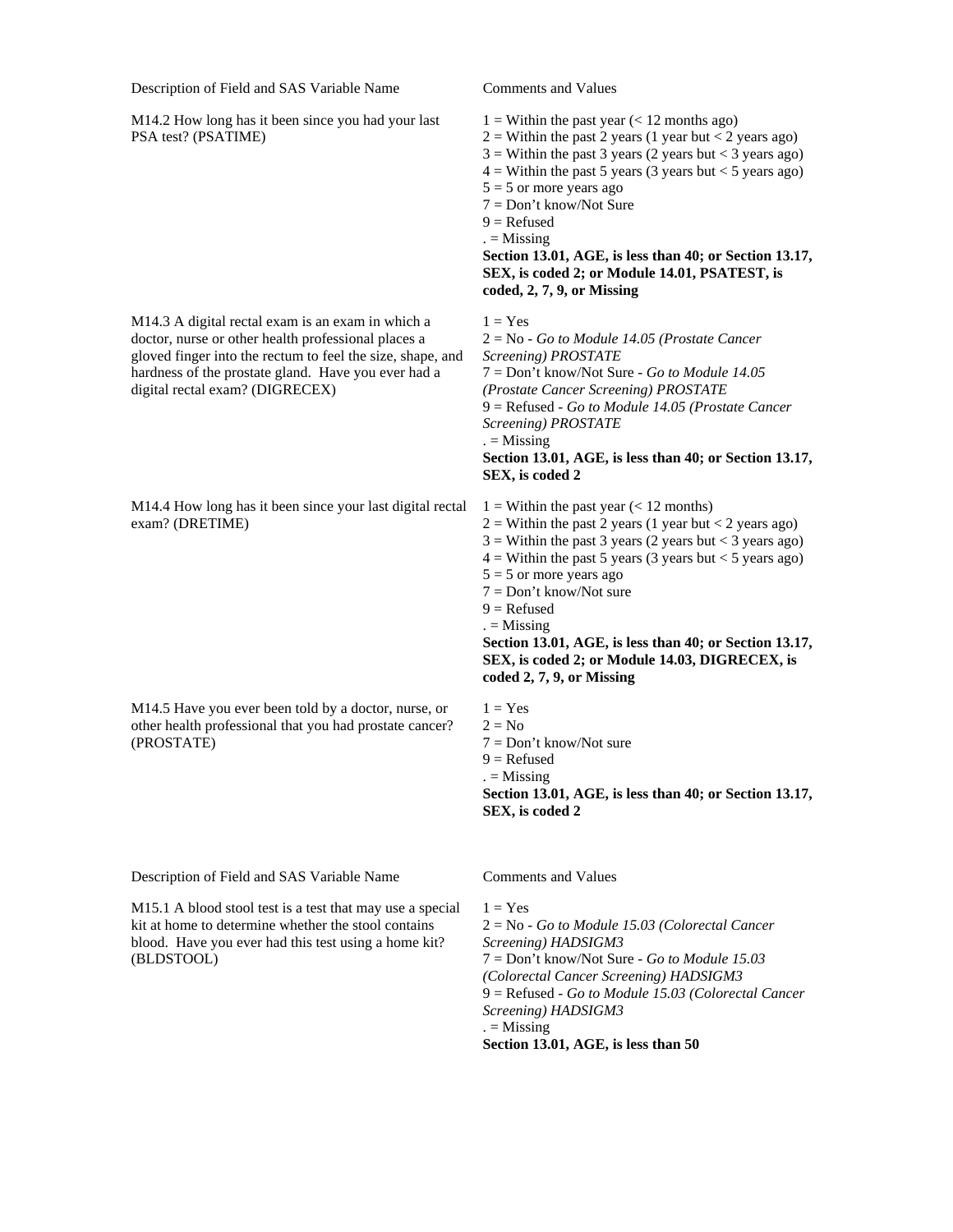M15.2 How long has it been since you had your last blood stool test using a home kit? (LSTBLDS2)

M15.3 Sigmoidoscopy and colonoscopy are exams in which a tube is inserted in the rectum to view the colon for signs of cancer or other health problems. Have you ever had either of these exams? (HADSIGM3)

M15.4 How long has it been since you had your last sigmoidoscopy or colonoscopy? (LASTSIG2)

 $1 =$  Within the past year (< 12 months ago)

- $2 =$  Within the past 2 years (1 year but < 2 years ago)
- $3 =$  Within the past 5 years (2 years but < 5 years ago)
- $4 = 5$  or more years ago
- 7 = Don't know/Not sure
- $9 =$ Refused
- $. =$  Missing

### **Section 13.01, AGE, is less than 50; or Module 15.01, BLDSTOOL, is coded 2, 7, 9, or Missing**

 $1 = Yes$ 2 = No - *Go to next Module. ( )*

7 = Don't know/Not Sure - *Go to next Module. ( )*

9 = Refused - *Go to next Module. ( )*

#### $. =$  Missing **Section 13.01, AGE, is less than 50**

 $1 =$  Within the past year (< 12 months ago)

- $2 =$  Within the past 2 years (1 year but < 2 years ago)
- $3 =$  Within the past 5 years (2 years but < 5 years ago)
- $4 =$  Within the past 10 years (5 years but < 10 years ago)
- $5 = 10$  or more years ago
- 7 = Don't know/Not Sure
- $9 =$ Refused
- $. =$  Missing

**Section 13.01, AGE, is less than 50; or Module 15.04, HADSIGM3, is coded 2, 7, 9, or Missing**

Description of Field and SAS Variable Name Comments and Values

Questionnaire Version Identifier (QSTVER)  $0 =$  Only Version

 $1 = Version 1$  $2 = Version 2$ 

End of version2 module questions with corresponding variable names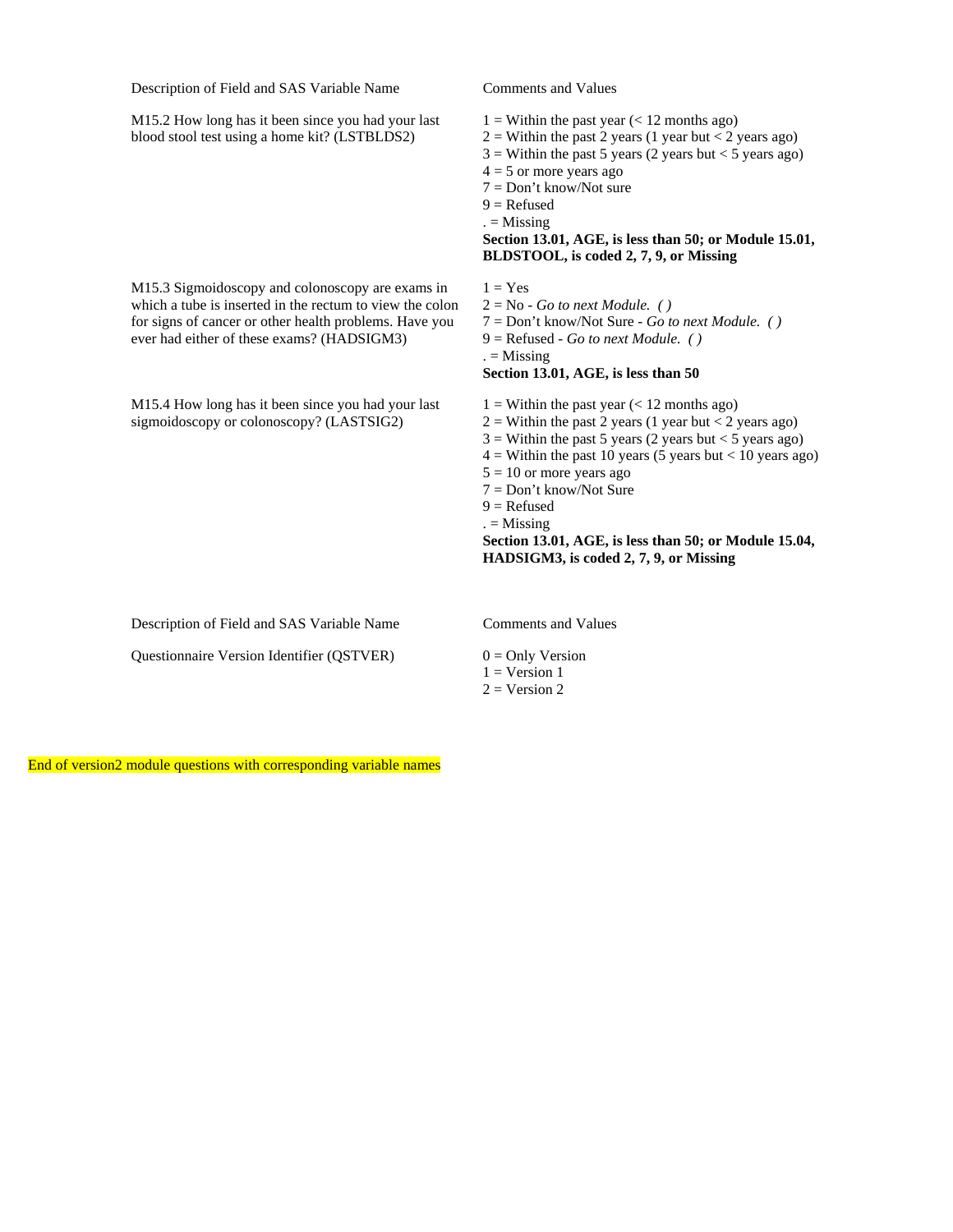### State added

## Version 1 **SAQ Child question**

1. Which one or more of the following would you say is the ethnicity of the child?

- 1 Caucasian (includes European, German, Irish, Italian, English)
- 2 Hawaiian
- 3 Chinese
- 4 Filipino
- 5 Japanese
- 6 Korean<br>7 Samoan
- **Samoan**
- 8 Black<br>9 Ameri
- 9 American Indian/ Alaska Native/ Eskimo/ Inuit
- 10 Vietnamese
- 11 Asian Indian
- 12 Portuguese
- 13 Guamanian/Chamorro
- 14 Puerto Rican
- 15 Mexican
- 16 Tongan
- 17 Laotian
- 18 Cambodian
- 19 Malaysian
- 
- 20 Fijian<br>21 Micro Micronesian
- 22 Other Asian (specify)
- 23 Other (specify)

### Do not read

- 24 Don't know/ Not sure
- 25 Refuse
- 26 No additional choices

# **Version 1 and Version 2**

- 1. What island do you live on?
	- 1 Oahu<br>2 Hawa
	- 2 Hawaii<br>3 Kauai
	- **Kauai**
	- 4 Maui<br>5 Molol
	- **Molokai**
	- 6 Lanai
- 2. Which one or more of the following would you say is your ethnicity?
	- 1 Caucasian (includes European, German, Irish, Italian, English)
	- 2 Hawaiian<br>3 Chinese
	- **Chinese**
	- 4 Filipino
	- 5 Japanese
	- 6 Korean
	- 7 Samoan<br>8 Black
	- 8 Black<br>9 Ameri
	- 9 American Indian/ Alaska Native/ Eskimo/ Inuit
	- 10 Vietnamese
	- 11 Asian Indian
	- 12 Portuguese